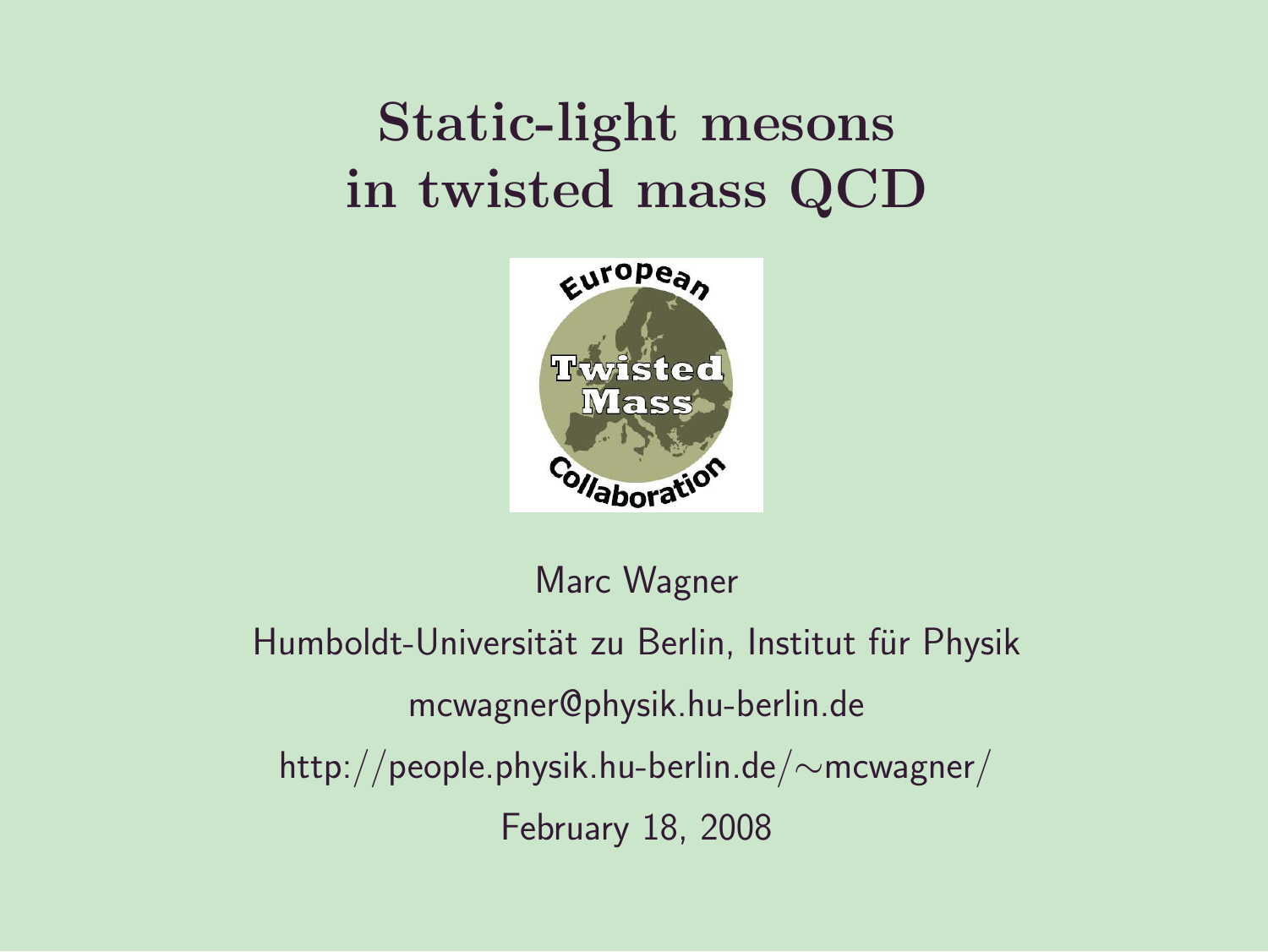### European Twisted Mass Collaboration

- Cyprus: University of Nikosia.
- France: University of Paris Sud, LPSC Grenoble.
- Germany: Humboldt University Berlin, University of Münster, DESY Hamburg, DESY Zeuthen.
- Great Britain: University of Glasgow, University of Liverpool.



- Italy: University of Rome I, University of Rome II, University of Rome III, ECT\* Trento.
- **Netherlands**: University of Groningen.
- Spain: University of Valencia.
- Switzerland: University of Zürich.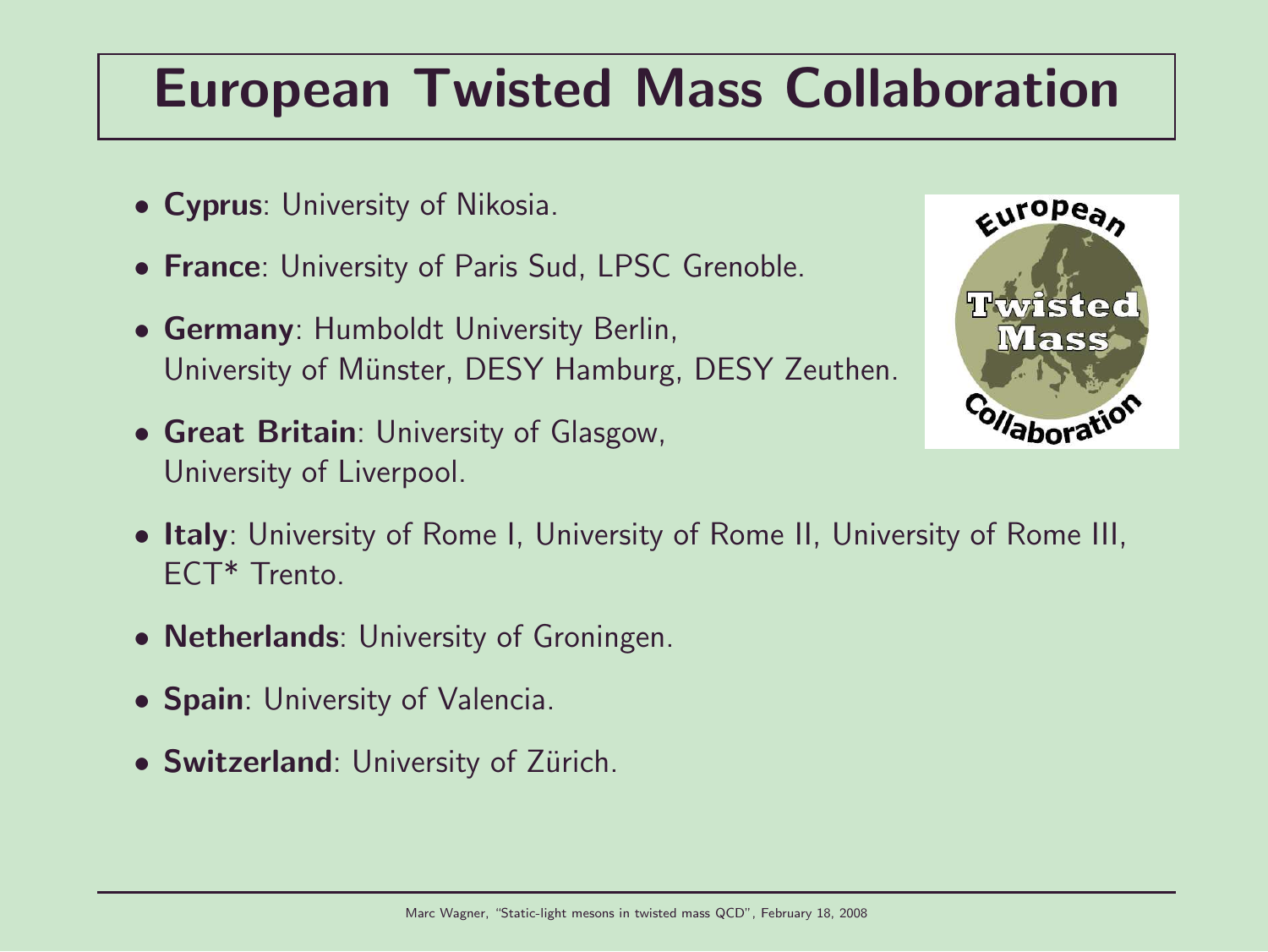### Introduction

- Static-light meson: a bound state of an infinitely heavy quark and a light quark ("a  $B$ -meson in leading order").
- Static-light mesons can be classified according to certain quantum numbers:
	- $-$  Total angular momentum  $F = 0, 1, 2, 3, \ldots$
	- Parity  $P = \pm$ .
- Goal: compute static-light meson masses for low lying states (ground state, first excited state) for different quantum numbers  $F$  and  $P$ .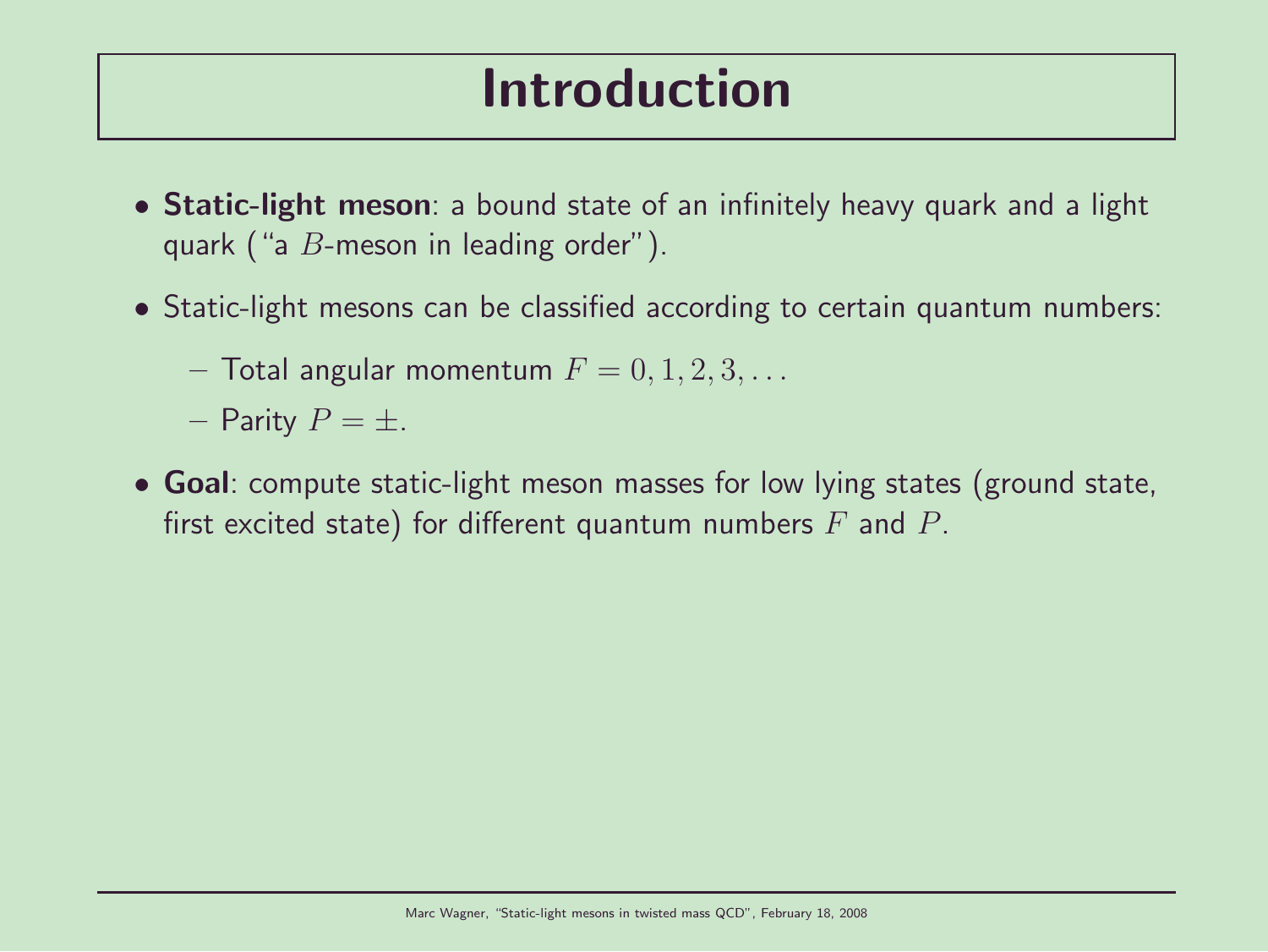### **Outline**

- Basic principle.
- (Twisted mass) lattice QCD.
- Static-light meson creation operators on the lattice.
- Simulation setup and numerical results.
- Summary and outlook.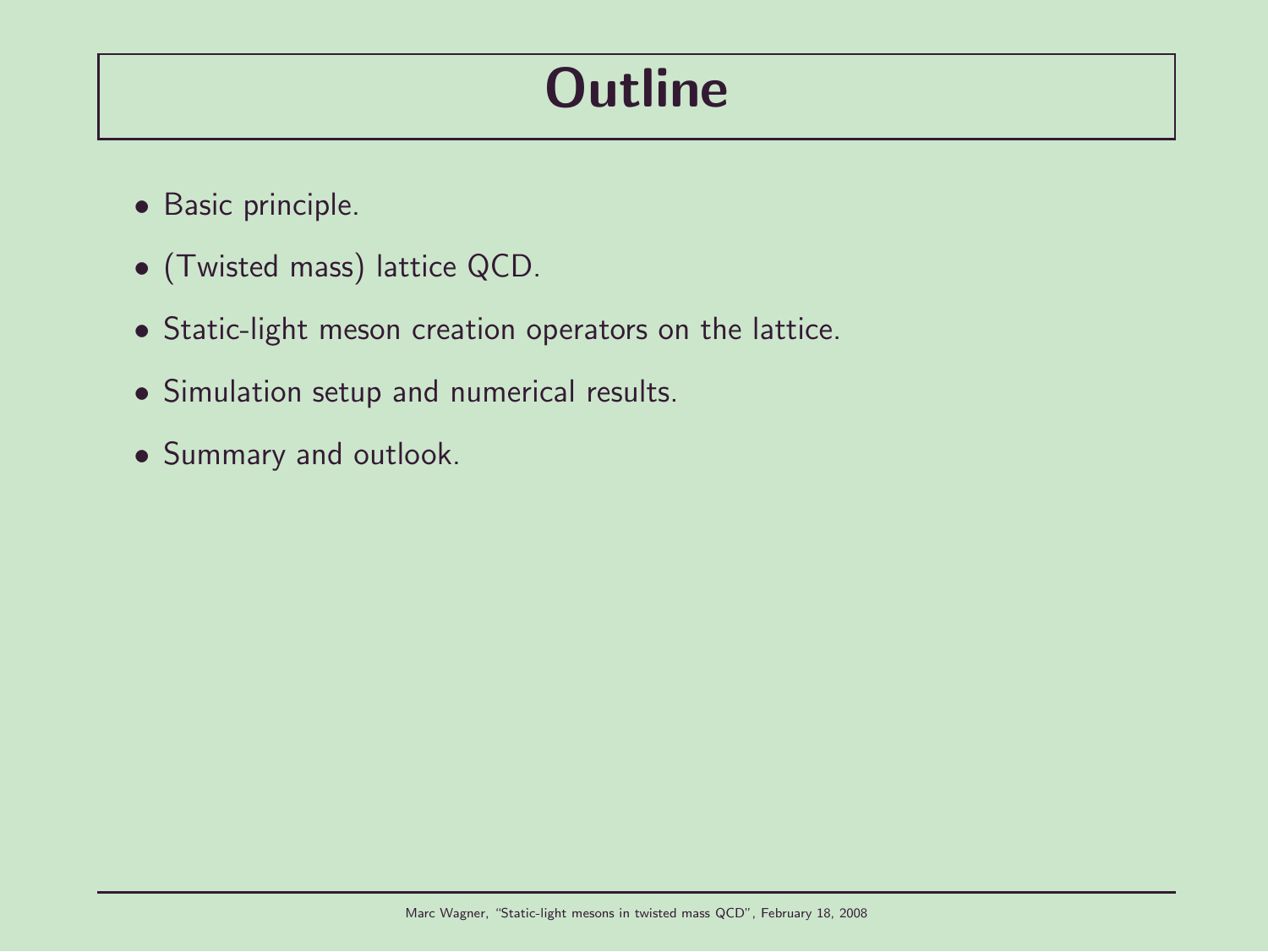# Basic principle (1)

- Let  $\mathcal{O}(\mathbf{x})$  be a suitable "static-light meson creation operator", i.e. an operator such that  $\mathcal{O}(\mathbf{x})|\Omega\rangle$  is a state containing a static-light meson at position  $\mathbf{x}$  ( $|\Omega\rangle$ : vacuum).
- Determine the ground state mass of the static-light meson from the exponential behavior of the corresponding correlation function  $C$  at large Euclidean times T:

$$
\mathcal{C}(T) = \langle \Omega | \big( \mathcal{O}(\mathbf{x}, T) \big)^{\dagger} \mathcal{O}(\mathbf{x}, 0) | \Omega \rangle =
$$
\n
$$
= \langle \Omega | e^{+HT} \big( \mathcal{O}(\mathbf{x}, 0) \big)^{\dagger} e^{-HT} \mathcal{O}(\mathbf{x}, 0) | \Omega \rangle =
$$
\n
$$
= \sum_{n} \left| \langle n | \mathcal{O}(\mathbf{x}, 0) | \Omega \rangle \right|^{2} \exp \big( - (E_{n} - E_{\Omega}) T \big) \approx \text{ (for } T \gg 1 \text{)}
$$
\n
$$
\approx \left| \langle n | \mathcal{O}(\mathbf{x}, 0) | \Omega \rangle \right|^{2} \exp \big( - \underbrace{(E_{0} - E_{\Omega}) T}_{\text{meson mass}} \big).
$$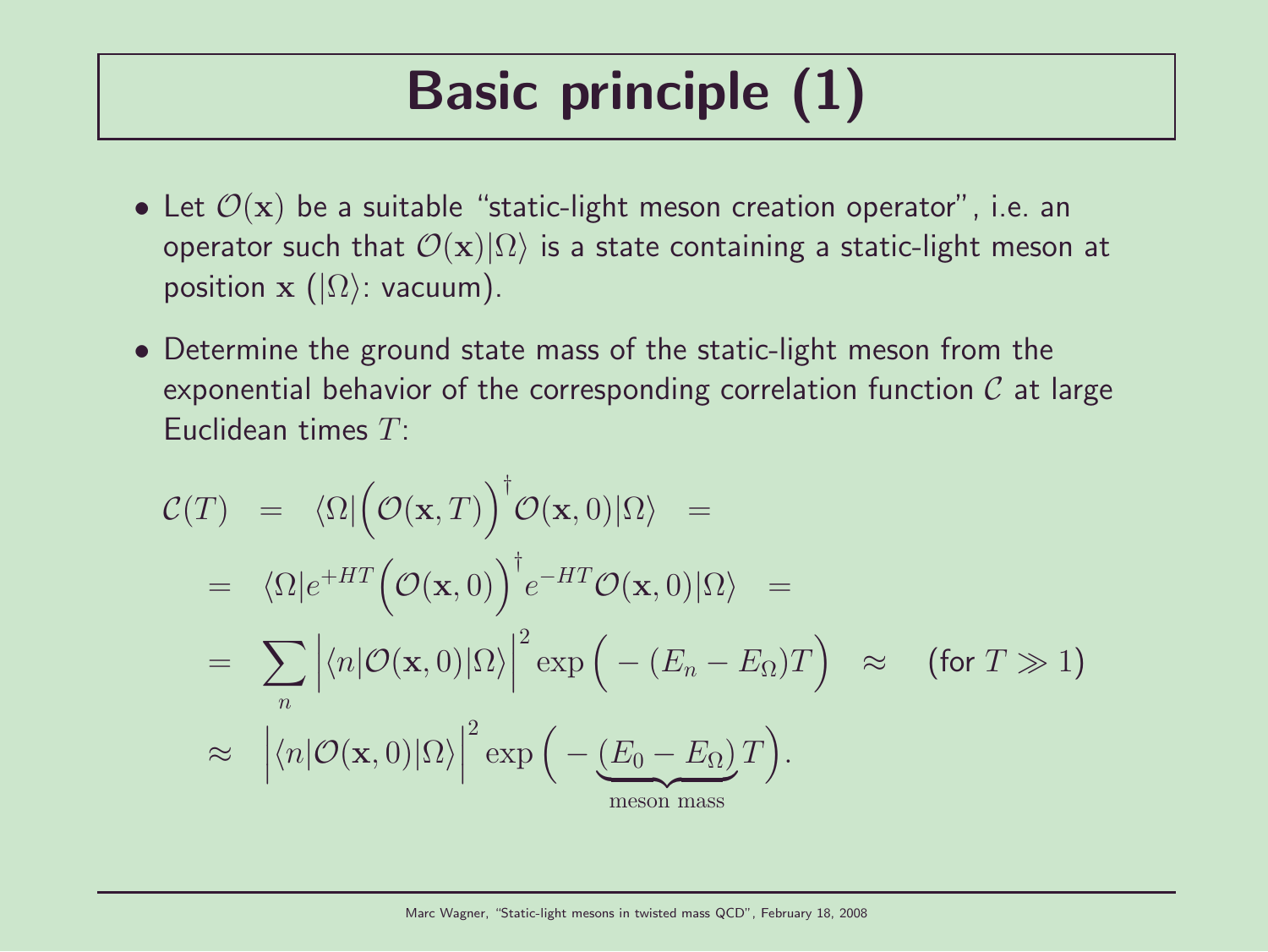# Basic principle (2)

- To compute the static-light spectrum, i.e. meson masses for different quantum numbers, consider extended meson creation operators with different spatial structure and different spin structure yielding well defined total angular momentum  $F$ .
- Static-light meson masses are degenerate with respect to the static spin.
- Therefore, it is more appropriate to label static-light mesons by  $J = L \pm 1/2$ , where L is the angular momentum quantum number and  $\pm$  describes the coupling of the light spin.
- Parity  $P$  is also a good quantum number.
- Since static-light mesons are made from non-identical quarks, charge conjugation is not a useful quantum number (static-light meson masses are degenerate with respect to charge conjugation).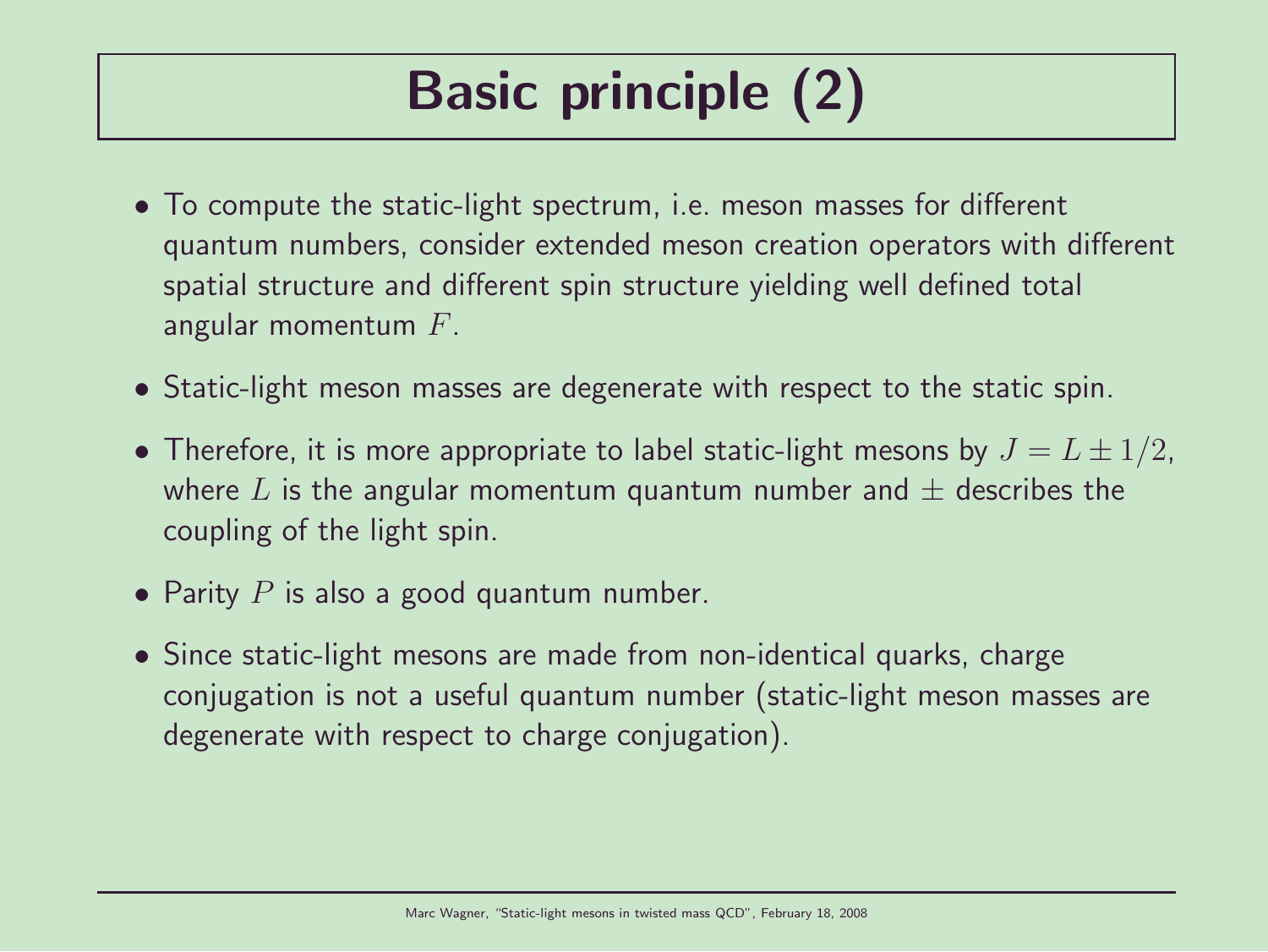# Basic principle (3)

• General form of a static-light meson creation operator:

$$
\mathcal{O}(\mathbf{x}) = \bar{Q}(\mathbf{x}) \int d\hat{\mathbf{n}} \Gamma(\hat{\mathbf{n}}) U(\mathbf{x}; \mathbf{x} + d\hat{\mathbf{n}}) q(\mathbf{x} + d\hat{\mathbf{n}}).
$$

–  $Q(\mathbf{x})$  creates an infinitely heavy i.e. static antiquark at position x.

 $U(\mathbf{x}; \mathbf{x} + d\hat{\mathbf{n}})$ 

 $\Gamma(\mathbf{x} + d\hat{\mathbf{n}}) q(\mathbf{x} + d\hat{\mathbf{n}})$ 

 $\bar{Q}(\mathbf{x})$ 

- $q(\mathbf{x} + d\hat{\mathbf{n}})$  creates a light quark at position  $\mathbf{x} + d\hat{\mathbf{n}}$  separated by a distance  $d$  from the static antiquark.
- The spatial parallel transporter

$$
U(\mathbf{x}; \mathbf{x} + d\hat{\mathbf{n}}) = P\left\{\exp\left(+i\int_{\mathbf{x}}^{\mathbf{x} + d\hat{\mathbf{n}}} dz_j A_j(\mathbf{z})\right)\right\}
$$

connects the antiquark and the quark in a gauge invariant way via gluons.

 $-$  The integration over the unit sphere  $\int d\hat{\mathbf{n}}$  combined with a suitable weight factor  $\Gamma(\hat{\mathbf{n}})$  yields well defined total angular momentum J and parity P ( $\Gamma(\hat{\mathbf{n}})$  is a combination of spherical harmonics  $\rightarrow$  angular momentum] and  $\gamma$ -matrices  $[\rightarrow$  spin]; Wigner-Eckart theorem).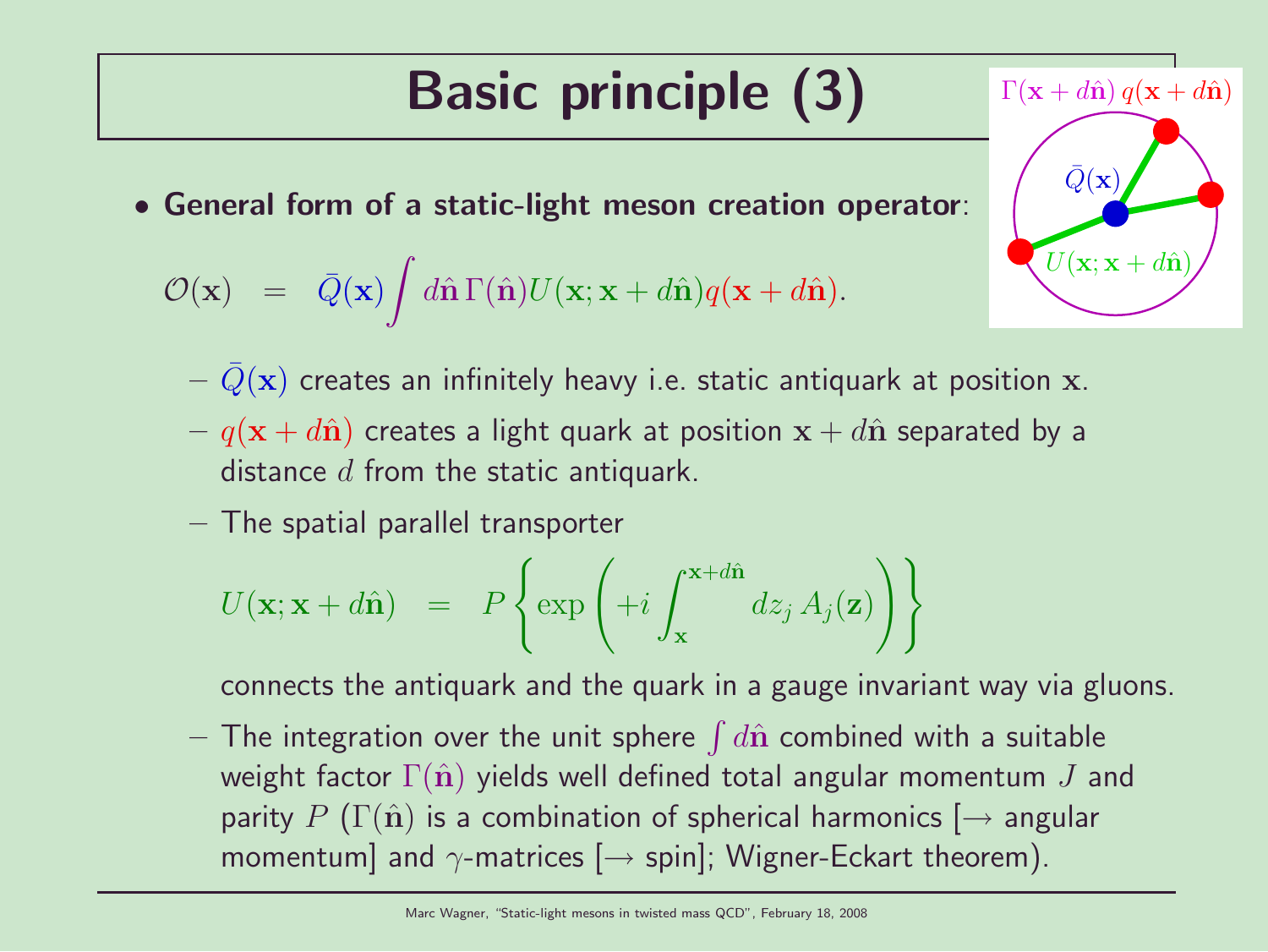# Basic principle (4)

• General form of a static-light meson creation operator:

$$
\mathcal{O}(\mathbf{x}) = \bar{Q}(\mathbf{x}) \int d\hat{\mathbf{n}} \Gamma(\hat{\mathbf{n}}) U(\mathbf{x}; \mathbf{x} + d\hat{\mathbf{n}}) q(\mathbf{x} + d\hat{\mathbf{n}}).
$$

• List of operators (L: angular momentum; S: total spin; F: total angular momentum; J: angular momentum and light spin;  $P$ : parity):

| common           |                                                                    |         |         |         |                |
|------------------|--------------------------------------------------------------------|---------|---------|---------|----------------|
| notation         | $\Gamma(\mathbf{x})$                                               | $L^P$   | $S^P$   | $F^P$   | $J^P$          |
|                  | $\gamma_5$                                                         | $0^+$   |         |         |                |
| $P_{\perp}$      |                                                                    | $0^{+}$ | $()^+$  | $0^{+}$ |                |
|                  | $\gamma_j x_j$                                                     |         |         |         |                |
|                  | $\gamma_1 x_1 - \gamma_2 x_2$                                      |         |         | $2^{+}$ | 3/2            |
| $\left( \right)$ | $\gamma_5(\gamma_1x_1-\gamma_2x_2)$                                |         | $1^{+}$ | $2^{-}$ | 3 <sup>1</sup> |
| $U_{+}$          | $\gamma_1 x_2 x_3 + \gamma_2 x_3 x_1 + \gamma_3 x_1 x_2$           | $2^+$   |         | $3-$    | 5 <sub>l</sub> |
| $H^+$            | $\gamma_5(\gamma_1 x_2 x_3 + \gamma_2 x_3 x_1 + \gamma_3 x_1 x_2)$ | $2^+$   | $1^{+}$ | $3^+$   | $\overline{5}$ |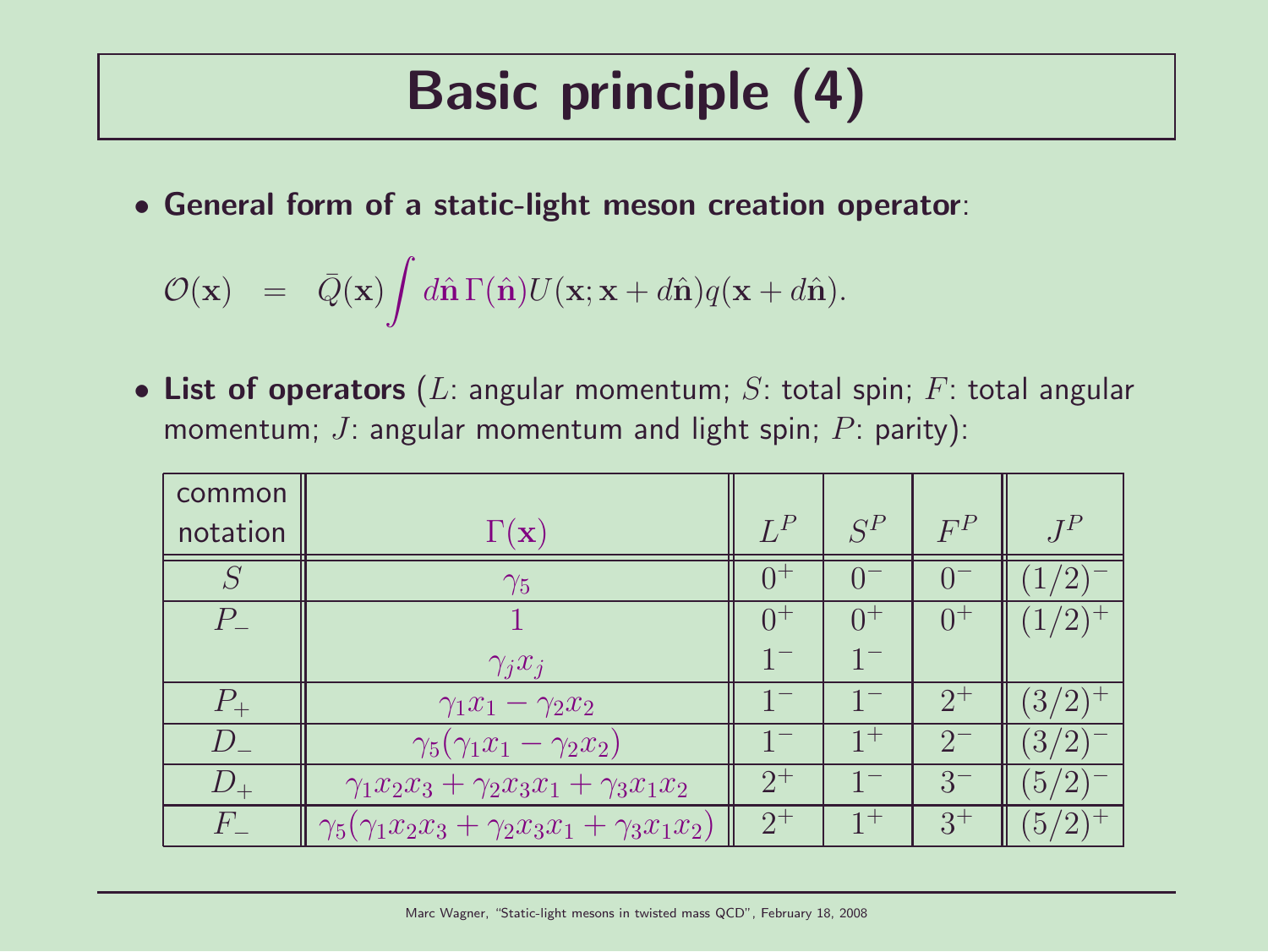# (Twisted mass) lattice QCD (1)

• Compute the correlation functions

$$
\mathcal{C}(T) = \langle \Omega | \left( \mathcal{O}(\mathbf{x}, T) \right)^{\dagger} \mathcal{O}(\mathbf{x}, 0) | \Omega \rangle =
$$
  
= 
$$
\frac{1}{\mathcal{Z}} \int D\psi D\bar{\psi} \int DA \left( \mathcal{O}(\mathbf{x}, T) \right)^{\dagger} \mathcal{O}(\mathbf{x}, 0) e^{-S[\psi, \bar{\psi}, A]}
$$

by means of lattice QCD.

• Spacetime is discretized and considered to be periodic.

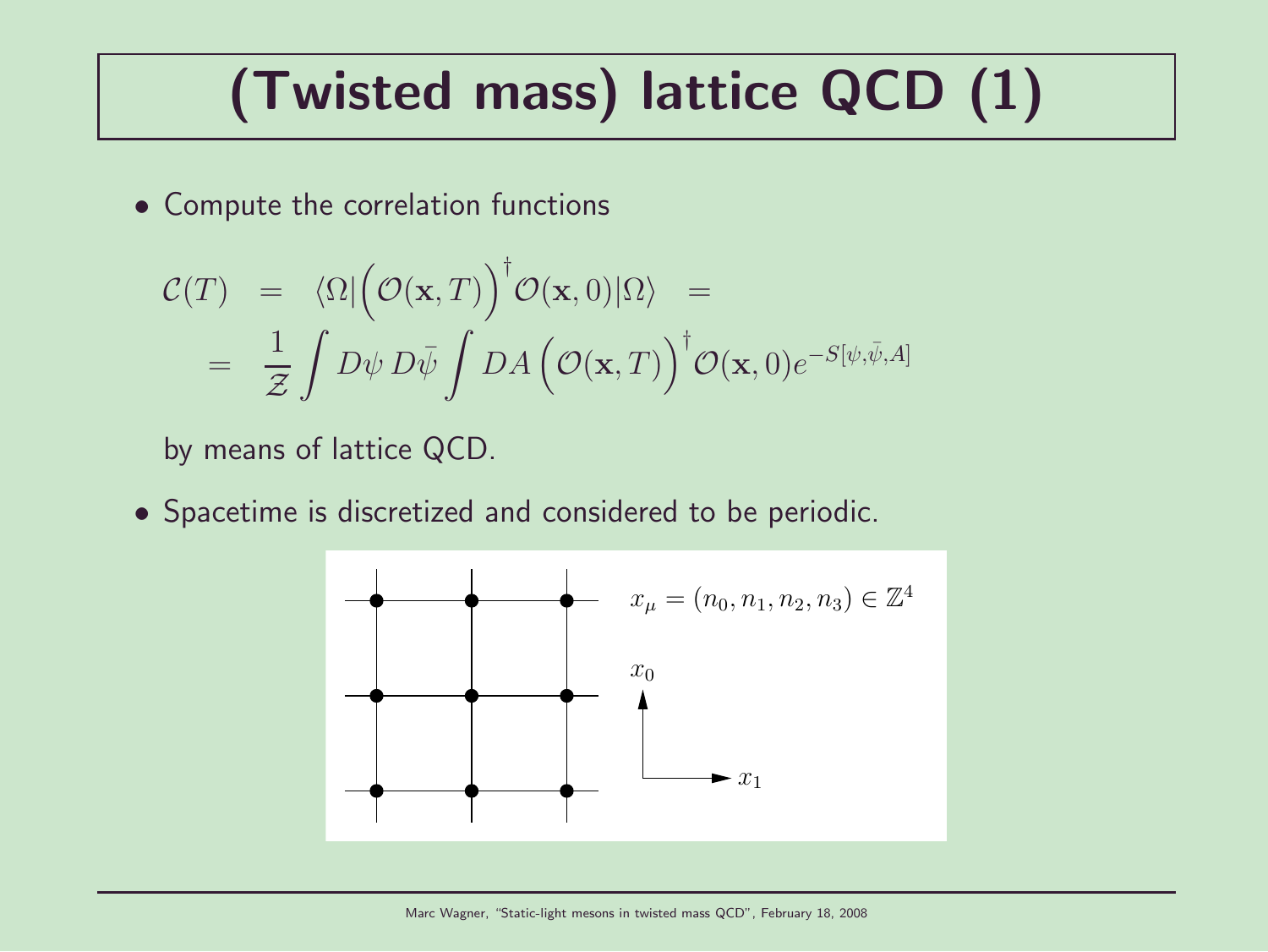# (Twisted mass) lattice QCD (2)

- Gluonic fields:
	- Continuum action:

$$
S_{\text{gauge}} = \frac{1}{2g^2} \int d^4x \,\text{Tr}(F_{\mu\nu}F_{\mu\nu})
$$
  

$$
F_{\mu\nu} = \partial_{\mu}A_{\nu} - \partial_{\nu}A_{\mu} - i[A_{\mu}, A_{\nu}].
$$

– To maintain gauge invariance, gluonic fields  $A_\mu$  are represented via links ("small parallel transporters" connecting neighboring lattice sites):

$$
U_{\mu}(x; x + e_{\mu}) = P\left\{\exp\left(-i \int_{x}^{x+e_{\mu}} dz_{\mu} A_{\mu}(z)\right)\right\}.
$$

- Lattice formulas are straightforward.
- Numerically cheap.



Marc Wagner, "Static-light mesons in twisted mass QCD", Februa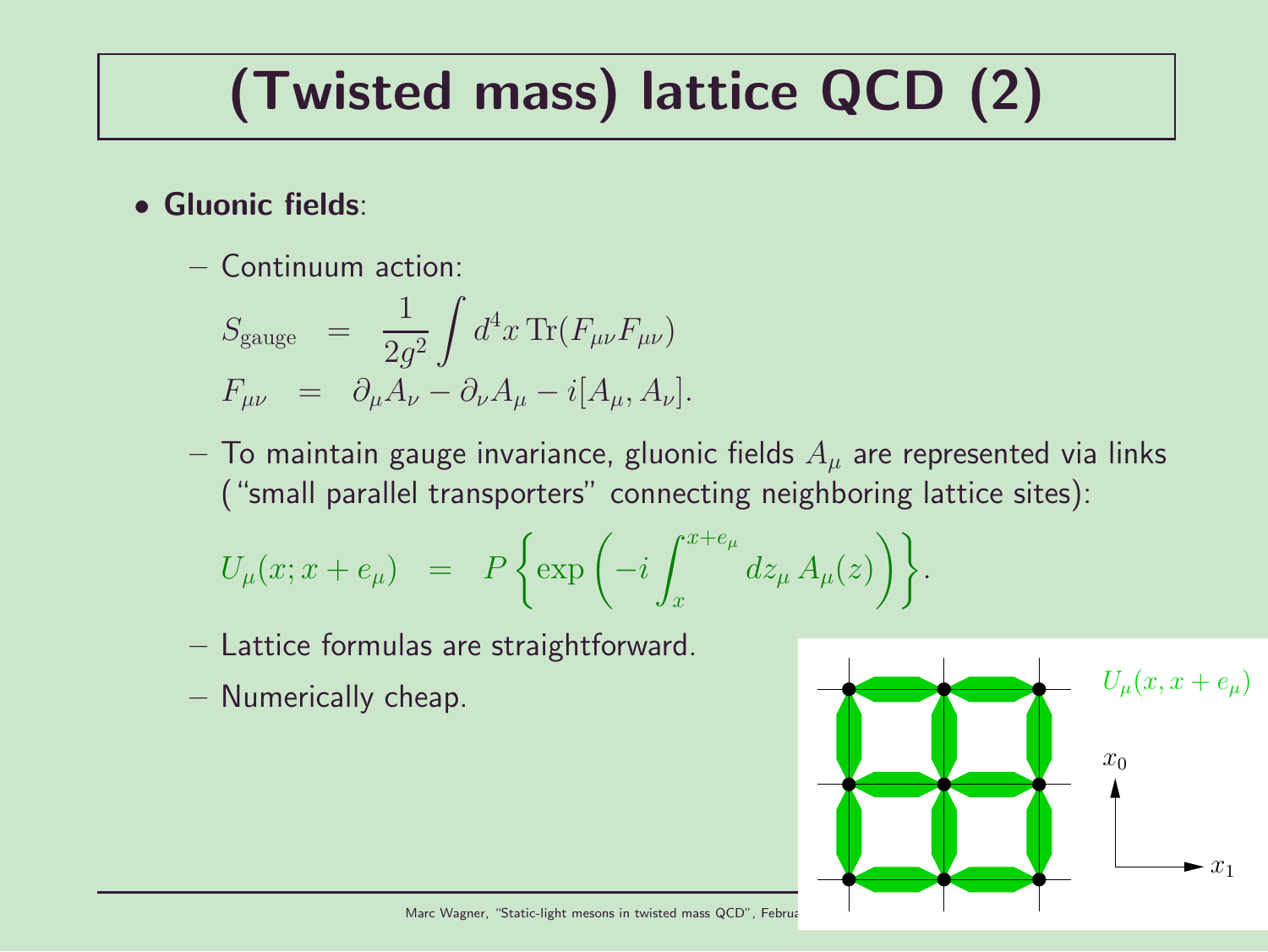# (Twisted mass) lattice

- Quark fields (1):
	- Continuum action:

$$
S_{\rm fermionic} \;\; = \;\; \int d^4x \, \bar{\psi} \Big( \gamma_\mu D_\mu + m \Big) \psi \quad , \quad D_\mu \;\; = \;\; \partial_\mu - i A_\mu .
$$

– A naive discretization of the fermionic action fails (fermion doubling problem, H. Nielsen and M. Ninomiya, 1981).

 $x_1$ 

 $x_0$ 

 $\psi(x)$ 

- Different approaches to overcome this problem exist.
- ETMC: twisted mass formulation with two degenerate flavors.

\* Lattice action ("continuum version"):  
\n
$$
S_{\text{fermionic}} = \int d^4x \, \bar{\chi} \left( \gamma_\mu D_\mu + m + i\mu \gamma_5 \tau_3 - \frac{a}{2} \Box \right) \chi.
$$

 $*$   $\chi$ : quark fields in the twisted basis, i.e.  $\psi=e^{i\omega\gamma_5\tau_3/2}\chi$ .

- $*$  µ: twisted mass.
- $*$   $\tau_3$ : third Pauli matrix acting in flavor space.
- $* a$ : lattice spacing.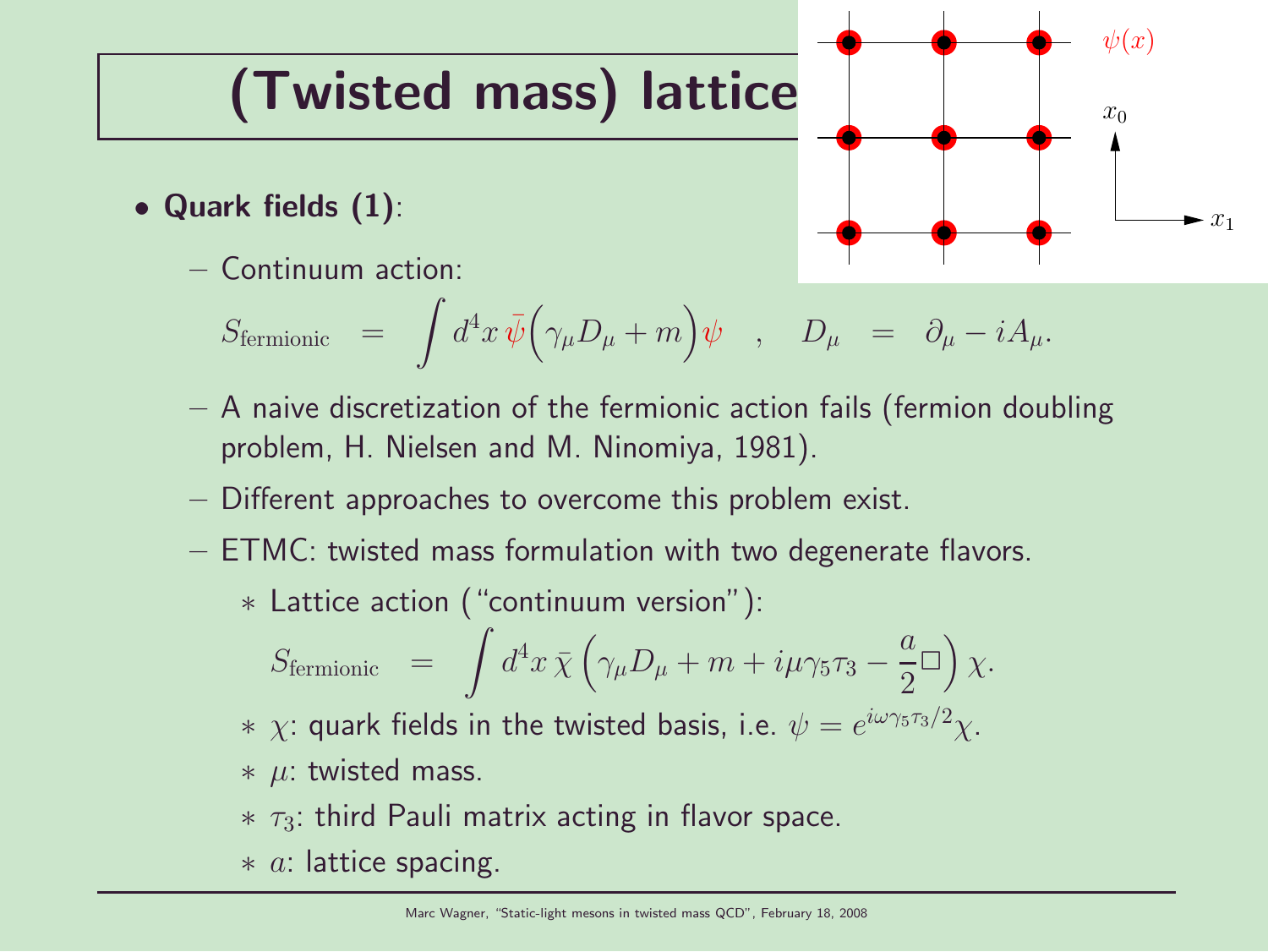# (Twisted mass) lattice QCD (4)

- Quark fields (2):
	- Lattice action ("continuum version"):

$$
S_{\text{fermionic}} = \int d^4x \,\overline{\chi} \left( \gamma_\mu D_\mu + m + i\mu \gamma_5 \tau_3 - \frac{a}{2} \Box \right) \chi
$$
  

$$
\psi = e^{i\omega \gamma_5 \tau_3/2} \chi.
$$

- Advantages of twisted mass:
	- ∗ Automatic  $O(a)$  improvement, when tuned to maximal twist  $(\omega = \pi/2).$
	- ∗ "Numerically cheap", i.e. large lattices and small lattice spacings are possible.
- However: explicit breaking of parity and flavor symmetry.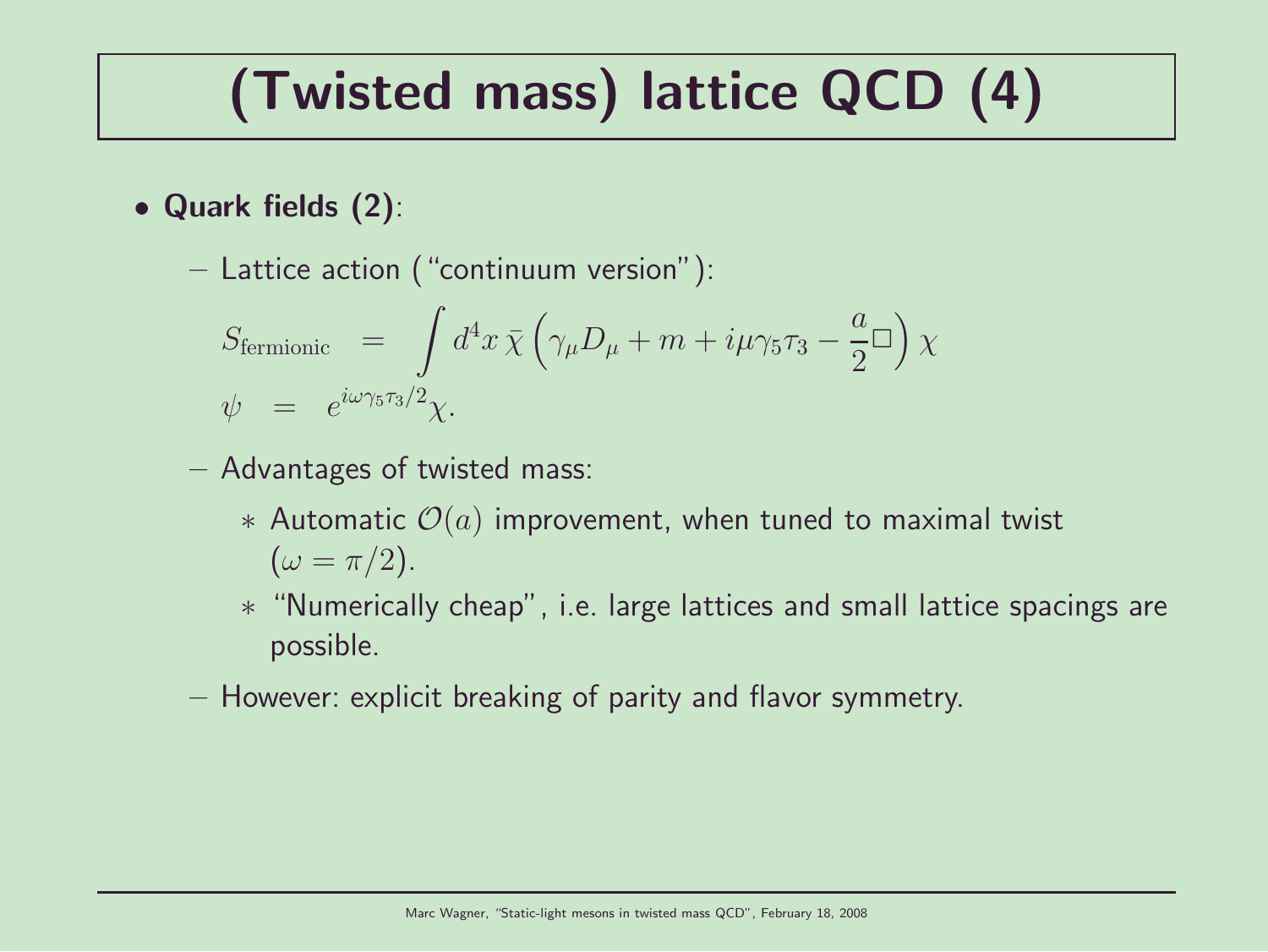#### Meson operators on the lattice

• Static-light meson creation operator in the continuum:

$$
\mathcal{O}(\mathbf{x}) = \bar{Q}(\mathbf{x}) \int d\hat{\mathbf{n}} \Gamma(\hat{\mathbf{n}}) U(\mathbf{x}; \mathbf{x} + d\hat{\mathbf{n}}) q(\mathbf{x} + d\hat{\mathbf{n}}).
$$

• Static-light meson creation operators on the lattice:

$$
\mathcal{O}^{\text{6-path}}(\mathbf{x}) = \bar{Q}(\mathbf{x}) \sum_{\hat{\mathbf{n}}=\pm \mathbf{e}_1, \pm \mathbf{e}_2, \pm \mathbf{e}_3} \Gamma(\hat{\mathbf{n}}) U(\mathbf{x}; \mathbf{x} + d\hat{\mathbf{n}}) q(\mathbf{x} + d\hat{\mathbf{n}}) , d \in \mathbb{N}_+
$$
  

$$
\mathcal{O}^{\text{8-path}}(\mathbf{x}) = \bar{Q}(\mathbf{x}) \sum_{\hat{\mathbf{n}}=\pm \mathbf{e}_1 \pm \mathbf{e}_2 \pm \mathbf{e}_3} \Gamma(\hat{\mathbf{n}}) U(\mathbf{x}; \mathbf{x} + d\hat{\mathbf{n}}) q(\mathbf{x} + d\hat{\mathbf{n}}) , d \in \mathbb{N}_+.
$$

#### • Main difference:

- $-$  The integrations over spheres  $\int d\hat{\bf n}$  are replaced by finite sums  $\sum_{\hat{\bf n}}.$
- Spherical harmonics contained in  $\Gamma$  are approximated by six or eight points respectively.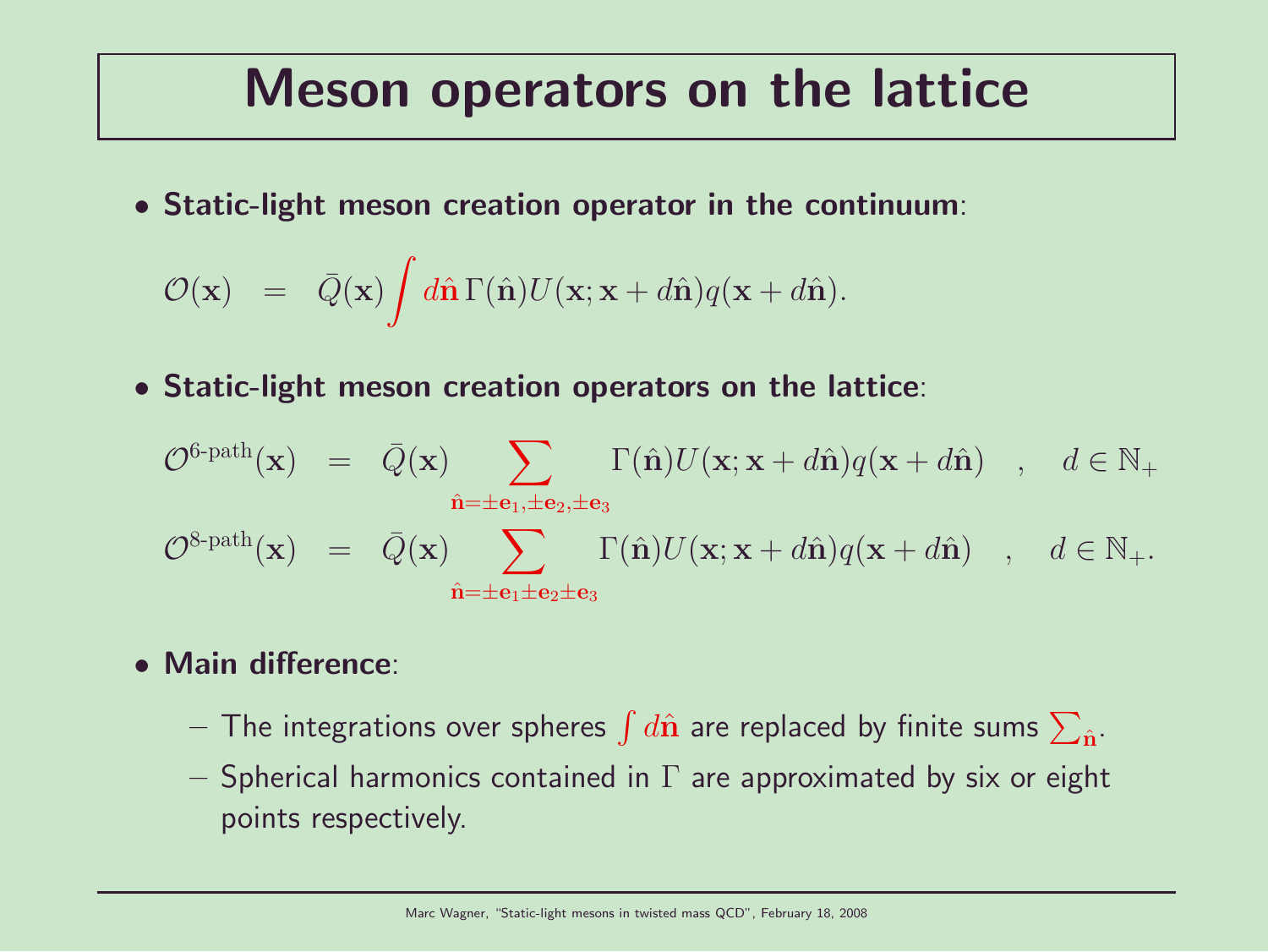

Marc Wagner, "Static-light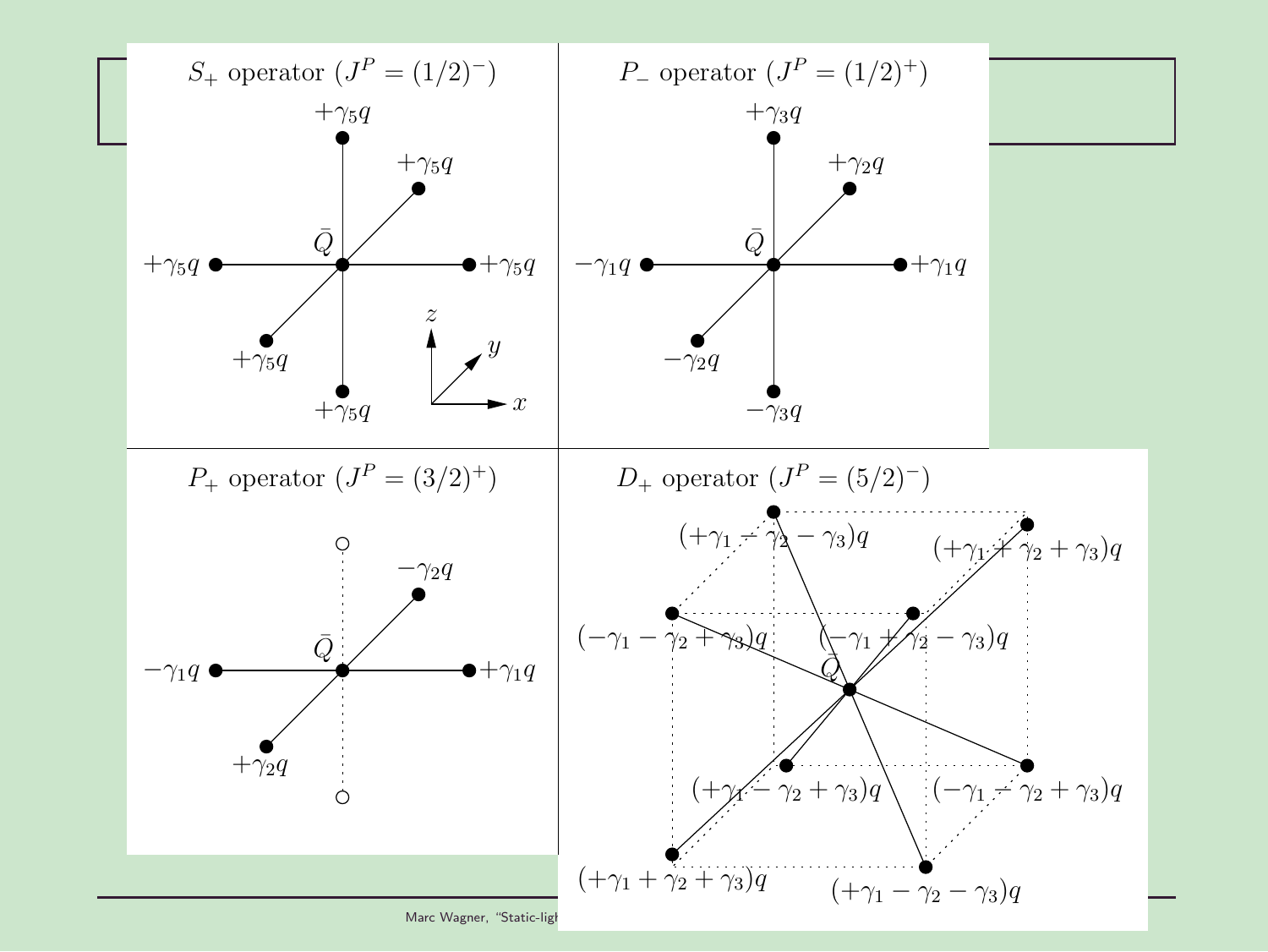### Further lattice techniques

- Stochastic propagators:
	- Statistical noise is significantly reduced.
	- Spatial smearing is easy.
- Smearing techniques:
	- HYP2 smearing of links in time direction to reduce statistical noise.
	- Jacobi smearing of light quark operators and APE smearing of spatial links to extract static-light meson masses at smaller temporal separations.
- Correlation matrices:
	- Extract excited static-light meson states.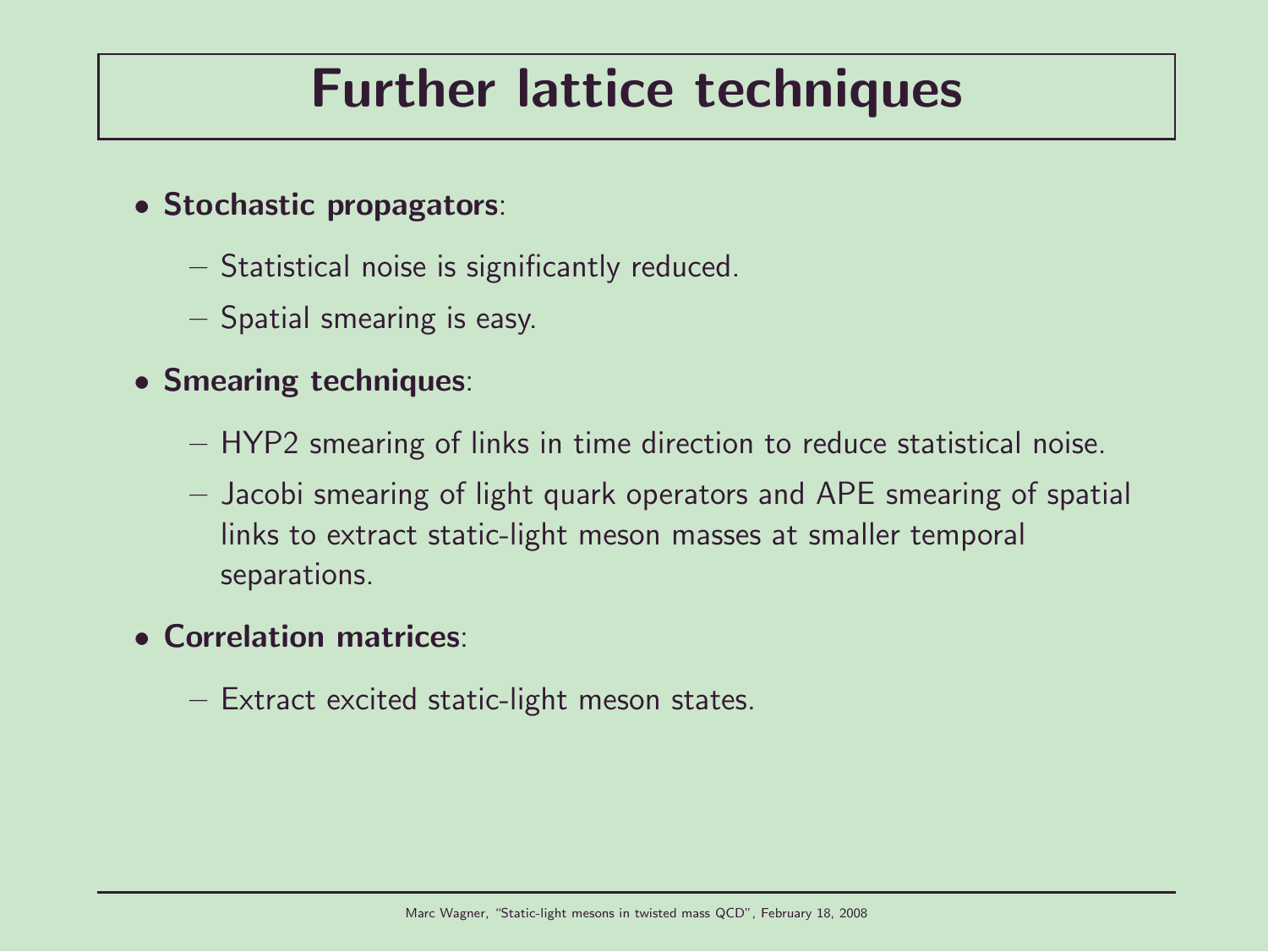#### Simulation setup

- $24^3 \times 48$  lattice.
- Twisted mass Dirac operator with two degenerate flavors,

$$
Q^{(\chi)} = \gamma_{\mu} D_{\mu} + m + i\mu\gamma_5 + \frac{a}{2} \Box , \quad m + 4 = \frac{1}{2\kappa},
$$

with  $\kappa = 0.160856$  and  $\mu = 0.0040$ .

- Tree-level Symanzik improved gauge action with  $\beta = 3.9$ .
- Lattice spacing  $a \approx 0.087$  fm, spatial lattice extension  $24 \times a \approx 2.09$  fm.
- Pseudoscalar meson mass is  $m_{\text{ps}} \approx 308 \text{ MeV}$ .
- At the moment static-light meson correlations have been computed on 500 gauge field configurations ( $\approx 2200$  will be included in the final results, i.e. error bars will shrink by a factor of  $\approx 2$ ).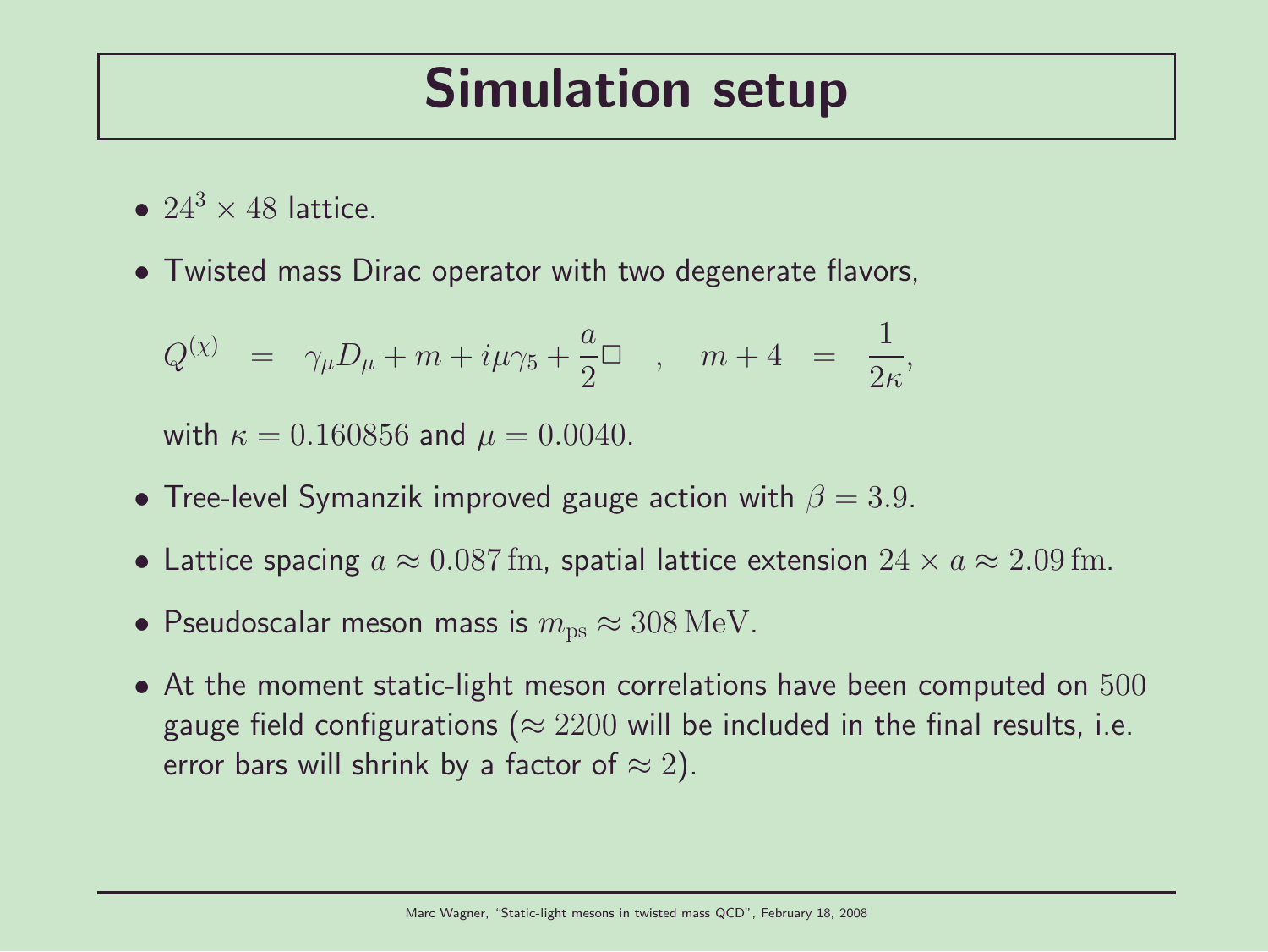# Results (1)

• To compute ground states and excited states, consider  $6 \times 6$  and  $7 \times 7$ correlation matrices

$$
C_{jk}(T) = \langle \Omega | \big( \mathcal{O}_j(\mathbf{x}, T) \big)^{\dagger} \mathcal{O}_k(\mathbf{x}, 0) | \Omega \rangle.
$$

- Different smearing levels, i.e. different meson extensions.
- Operators with parity  $P = +$  and  $P = -$  in the same correlation matrix, because of parity violation of the twisted mass Dirac operator.
- $-$  Fixed total angular momentum  $J$  for each correlation matrix.
- Two approaches:
	- Compute effective masses (visualization of static-light meson masses and their statistical accuracy).
	- Perform least squares fits to the correlation matrices (numerical values and statistical errors for static-light meson masses).
	- Both approaches yield consistent results.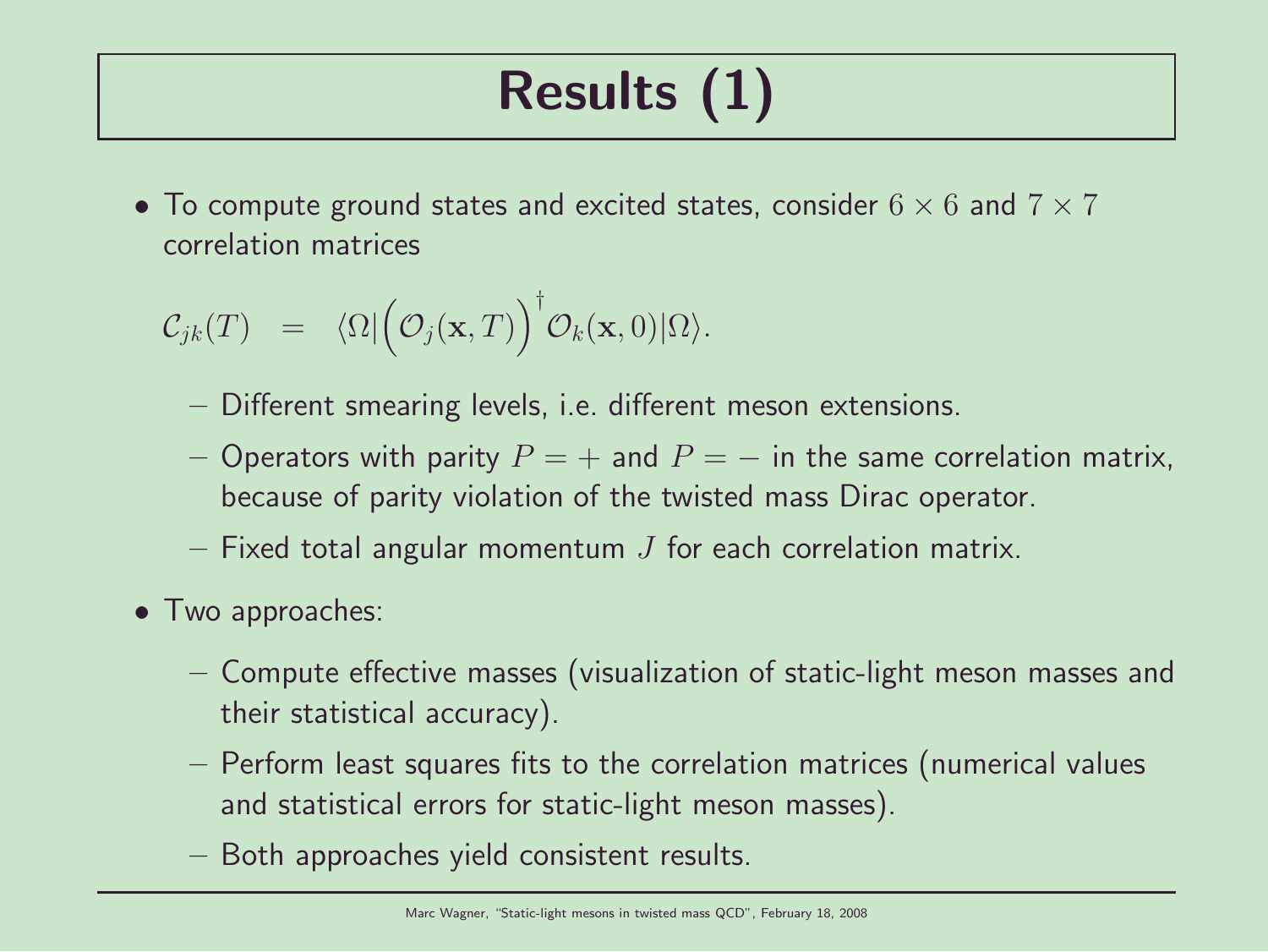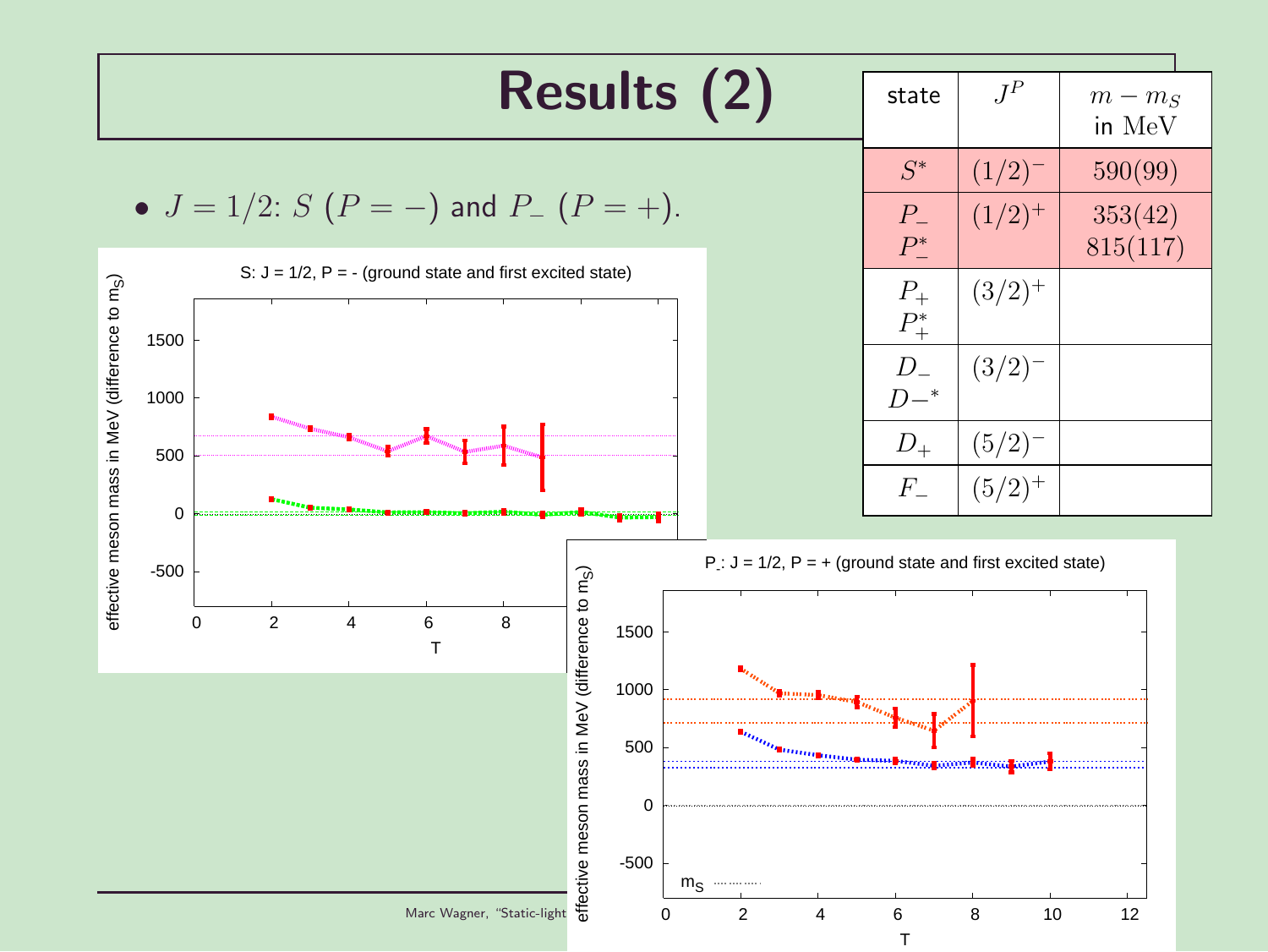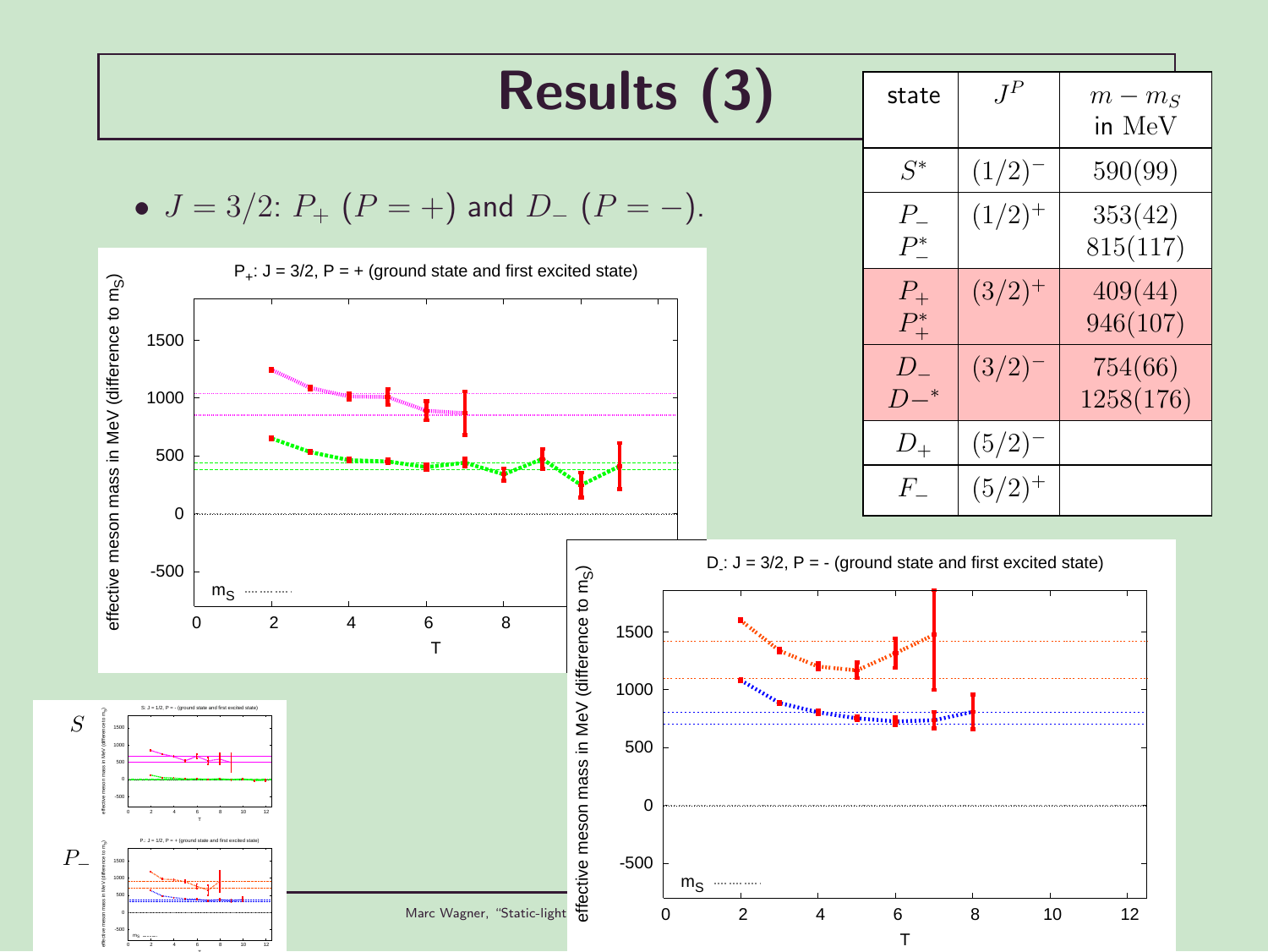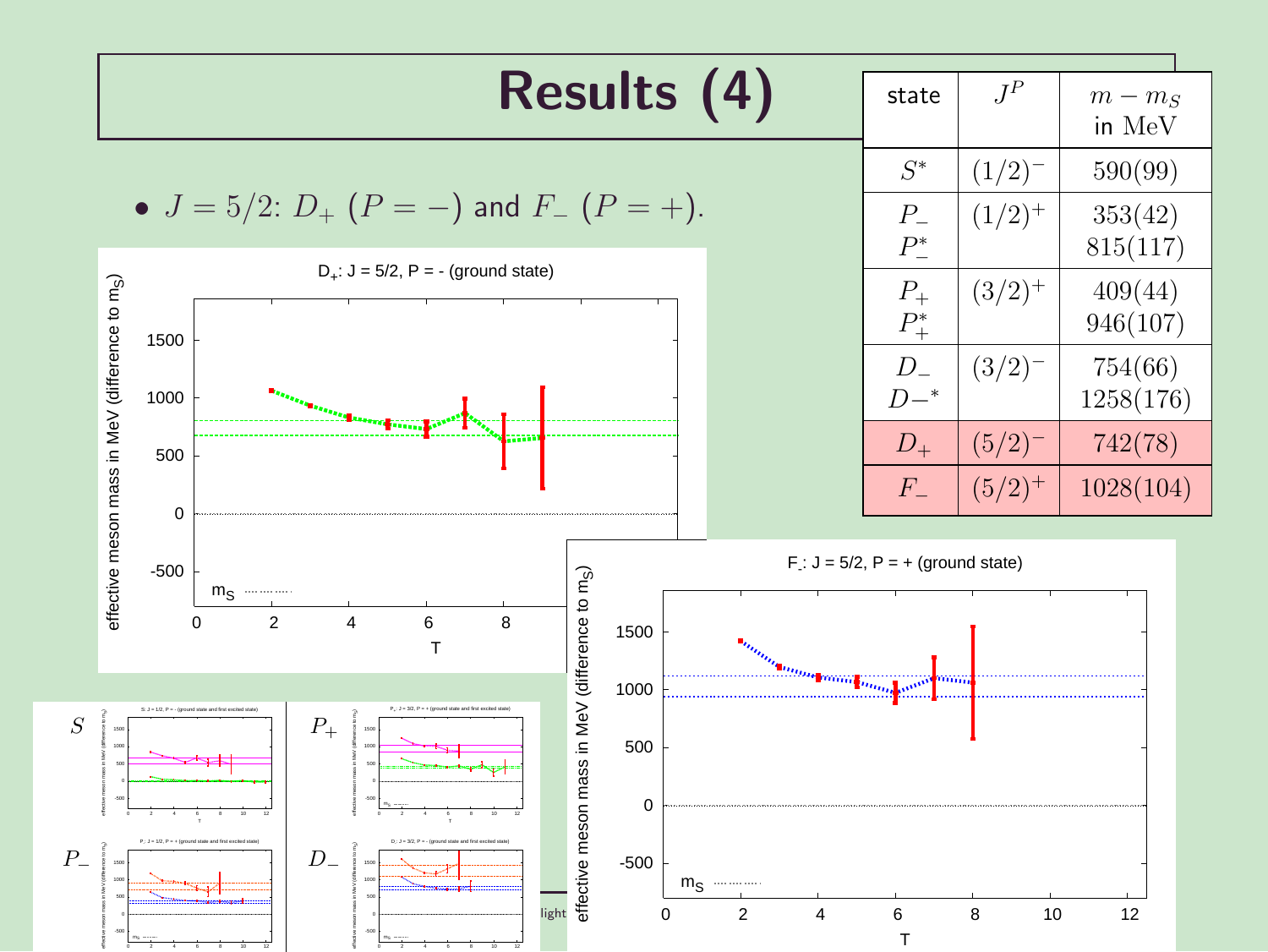# Results (5)

- ETMC:  $24^3 \times 48$  lattice,  $a \approx 0.087$  fm,  $m_{\text{ps}} \approx 308$  MeV.
- Foley:  $12^3 \times 80$  anisotropic lattice,  $a \approx 0.17$  fm,  $m_{\text{ps}} \approx 400 \text{ MeV}$ .
- Koponen:  $16^3 \times 32$  lattice,  $a \approx 0.11$  fm, light quark  $\approx$  strange quark.
- Burch:  $12^3 \times 24$  lattice,  $a \approx 0.115$  fm,  $m_{\text{ps}} \approx 500$  MeV.
- Green:  $16^3 \times 32$  lattice,  $a \approx 0.105$  fm,  $m_{\text{ps}} \approx 550$  MeV.

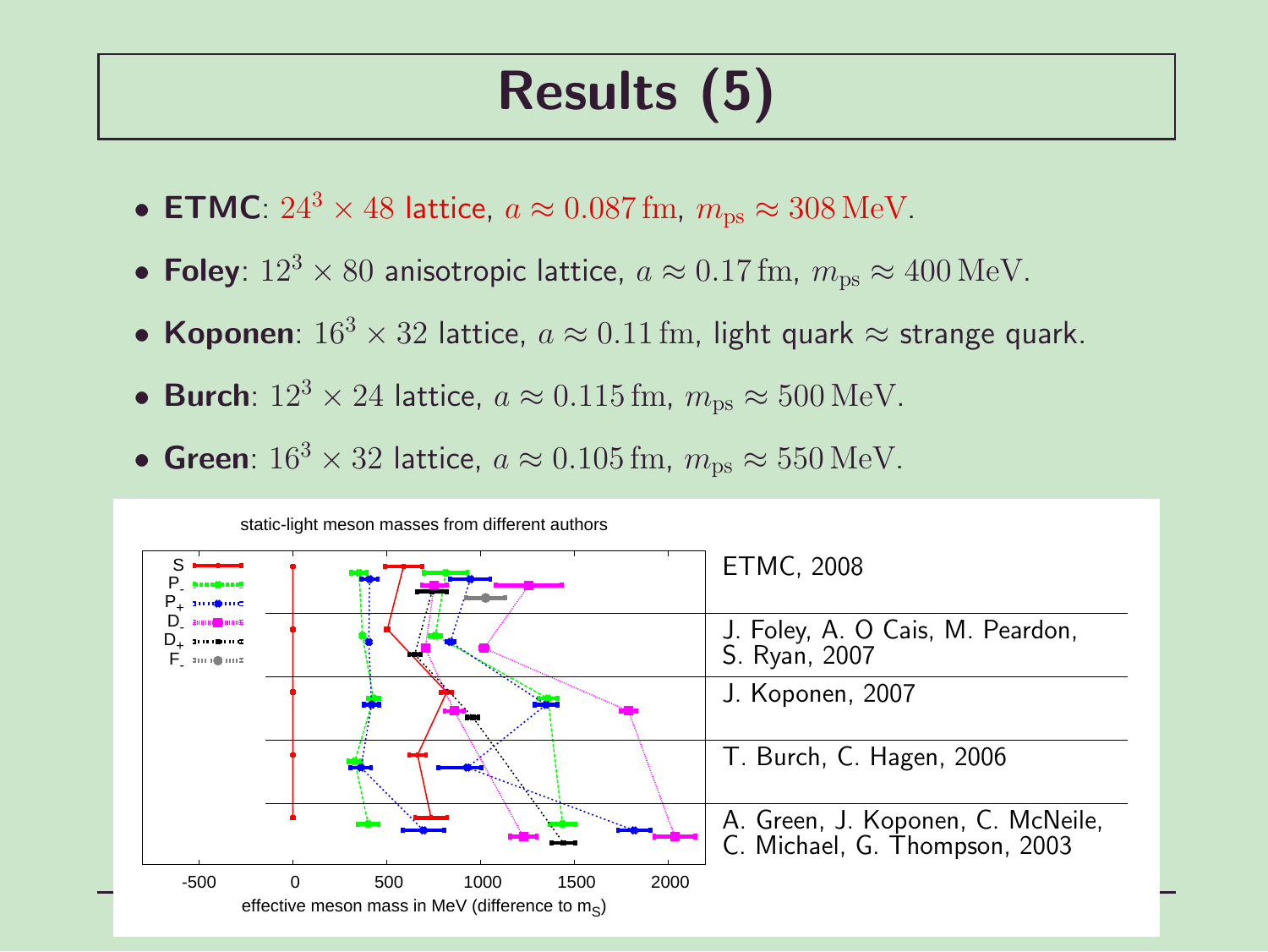### Summary

- Static-light meson masses have been computed on the ETMC twisted mass gauge field configurations at a small value of the lattice spacing  $(a \approx 0.087$  fm) and a small value of the pion mass  $(m_{\text{ps}} \approx 308 \text{ MeV})$ :
	- Total angular momentum  $J = 1/2, 3/2, 5/2$ .
	- Parity  $P = +$ , –.
	- Ground states and first excited states.
- The plateaux quality of effective meson masses seems pretty good although, at the moment, computations have only been performed on  $\approx 20\%$  of the available gauge field configurations.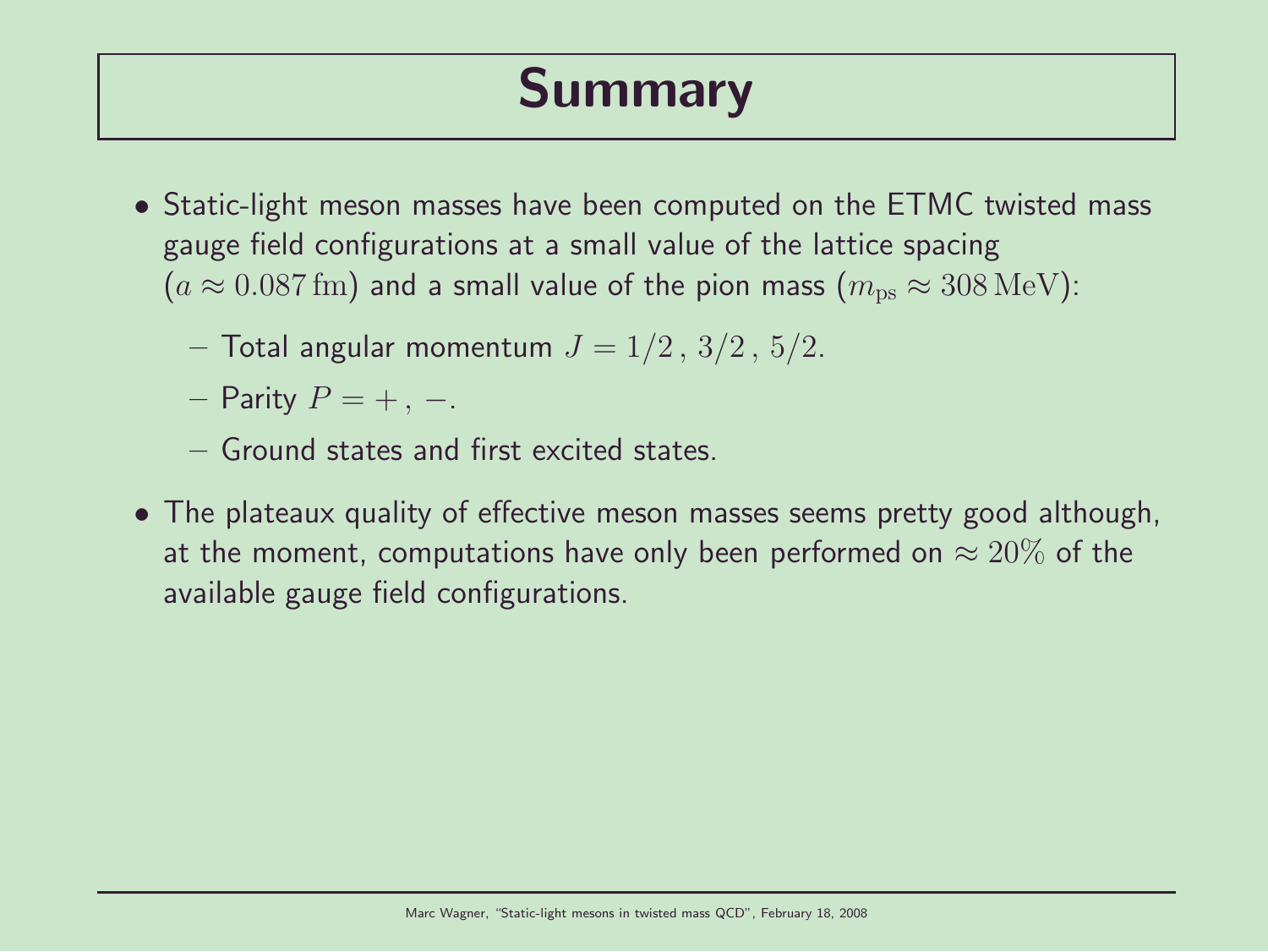# **Outlook**

- Reduce statistical errors by a factor of  $\approx 2$  by considering all available gauge configurations.
- Perform computations at different light quark masses.
- Perform computations at different lattice spacings and different lattice volumes.
- Further static-light projects:
	- $-$  Decay constants  $f_B$ ,  $f_{B_s}$ .
	- Potential between two static-light mesons.
	- Static quark antiquark potential and string breaking.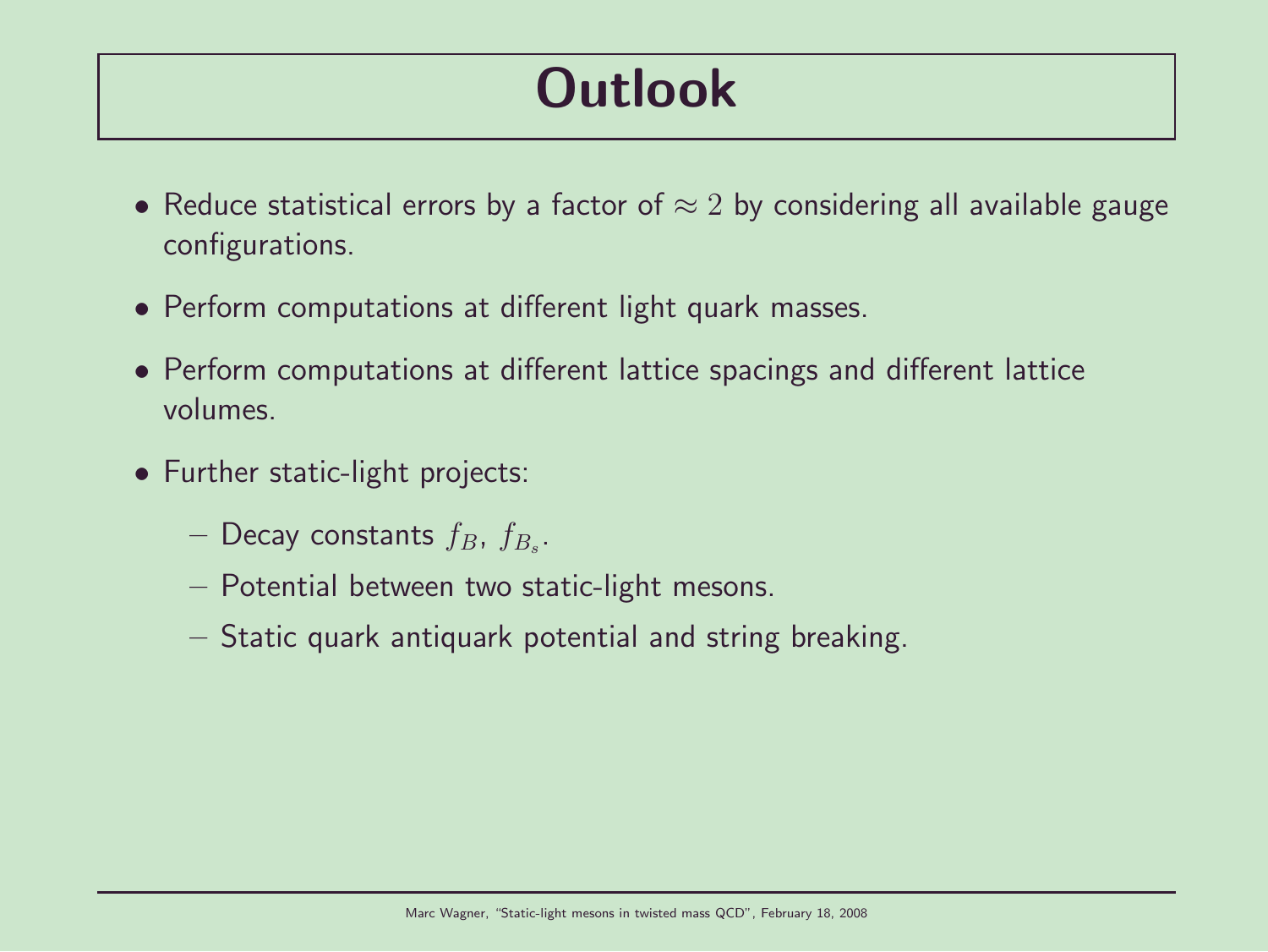### Meson operators on the lattice (A)

- To determine the total angular momentum quantum numbers of lattice meson creation operators, expand them in terms of spherical harmonics:
	- Expansions are always infinite sums.
	- Lattice operators have no well defined total angular momentum; they always create an infinite superposition of total angular momentum eigenstates.
	- In contrast to the continuum, where there is an infinite number of fixed angular momentum representations (continuous rotation group SO(3)), on the lattice there are only five different representations (discrete rotation group  $O_h$ ):

$$
A_1 \rightarrow L = 0, 4, 6, 8, ...
$$
  
\n
$$
A_2 \rightarrow L = 3, 6, 7, 9, ...
$$
  
\n
$$
E \rightarrow L = 2, 4, 5, 6, ...
$$
  
\n
$$
T_1 \rightarrow L = 1, 3, 4, 5(2 \times), ...
$$
  
\n
$$
T_2 \rightarrow L = 2, 3, 4, 5, ...
$$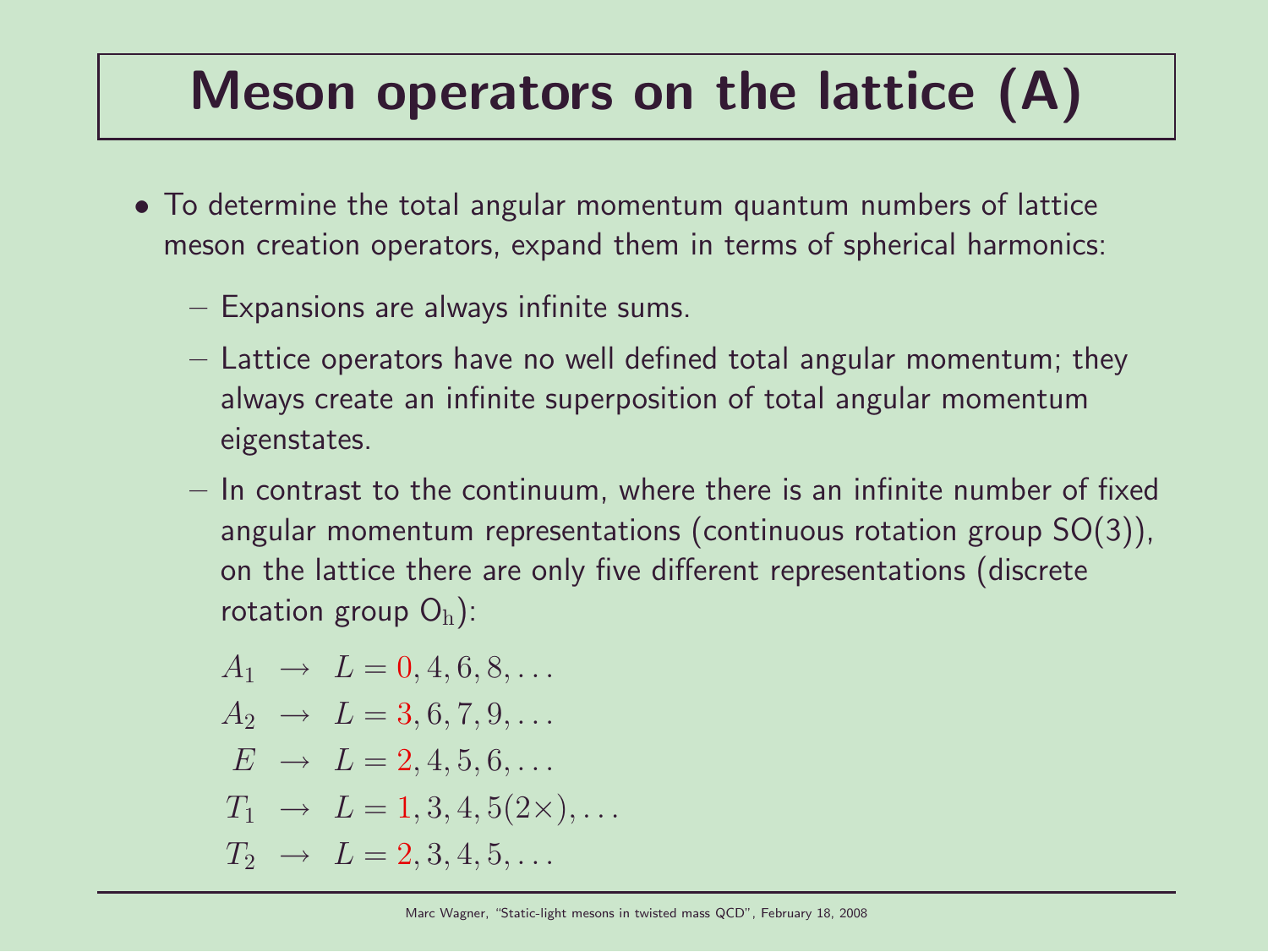### Further lattice techniques (A)

#### • Quark propagators:

- The computation of the static quark propagator is numerically cheap (just an ordered product of links).
- The computation of the light quark propagator is numerically challenging (for every spacetime point an inversion of the Dirac matrix is required).
- Use stochastic propagators with  $Z_4$ -spin diluted timeslice sources:
	- ∗ Only four inversions of the Dirac matrix for every gauge field configuration.
	- ∗ Nevertheless, the information contained in a whole timeslice can be accessed, i.e. the gauge configurations can be exploited more fully compared to using point sources, when performing the same number of inversions.
	- $\rightarrow$  Statistical noise is significantly reduced, when making use of translational invariance.
	- $\rightarrow$  Spatial smearing is easy.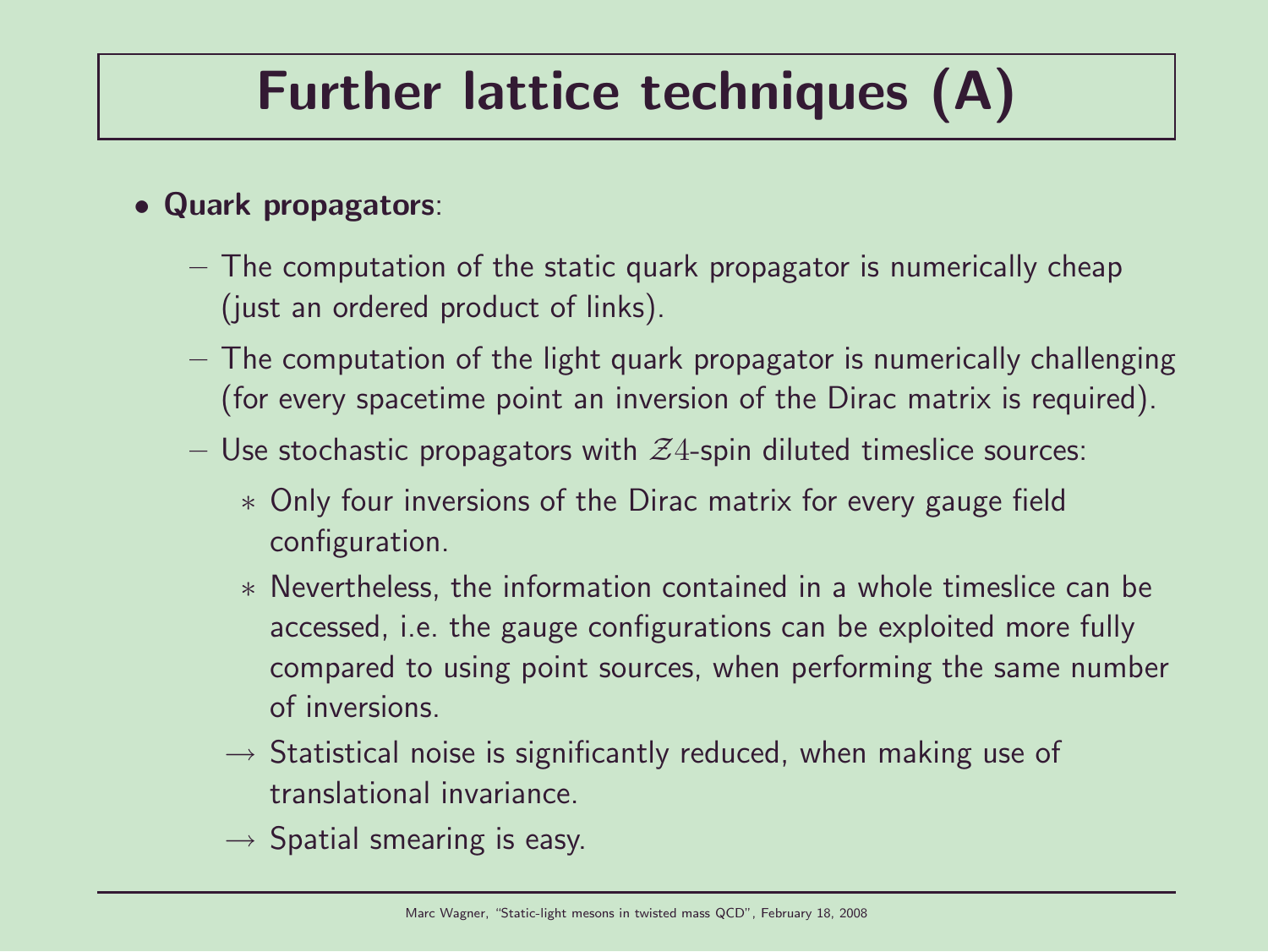## Further lattice techniques (B)

- To obtain an acceptable signal-to-noise ratio smearing techniques are indispensable:
	- HYP2 smearing of links in time direction to reduce the static quark self energy.
	- Jacobi smearing of light quark operators and APE smearing of spatial links to enhance the ground state overlap of the "created meson"  $\mathcal{O}(x)|\Omega\rangle$  (create a state resembling the lightest meson with the corresponding quantum numbers).
- To extract excited static-light meson states, use correlation matrices instead of correlation functions.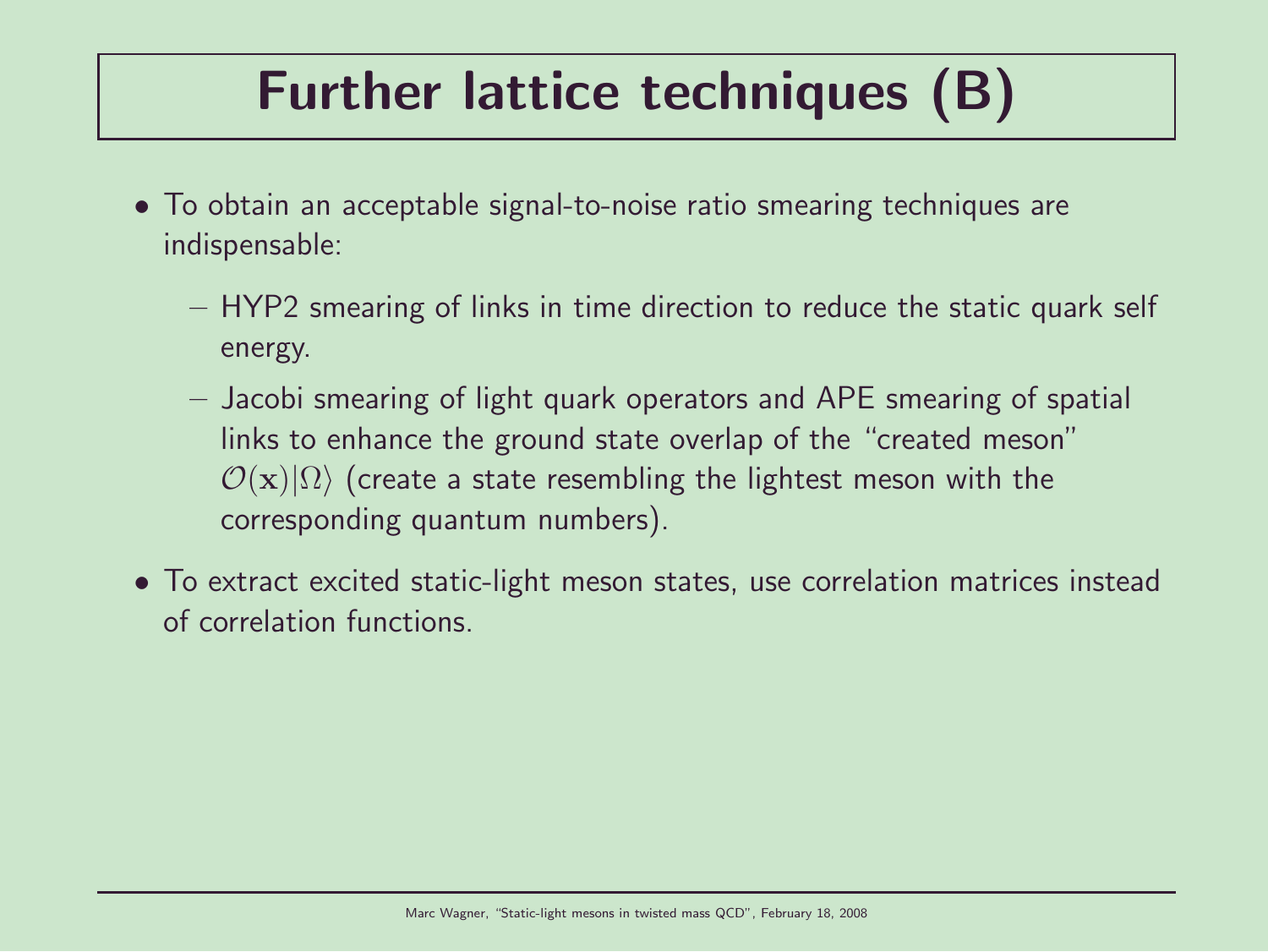# Results (A)

• Determine effective masses by solving the generalized eigenvalue problem

$$
\mathcal{C}(T)\mathbf{v}^{(n)}(T) \;\; = \;\; \mathcal{C}(T-1)\mathbf{v}^{(n)}(T)\lambda^{(n)}(T) \quad , \quad \lambda^{(n)}(T) \quad \approx \quad e^{-m_{\text{effective}}^{(n)}(T)}
$$

(visualization of static-light meson masses and their statistical accuracy).

• Perform a least squares fit to the correlation matrix with the ansatz

$$
\mathcal{O}_k(\mathbf{x},0)|\Omega\rangle \;\; = \;\; \sum_n a_n^{(k)} e^{-E_n T}
$$

(numerical values and statistical errors for static-light meson masses).

• Both approaches yield consistent results.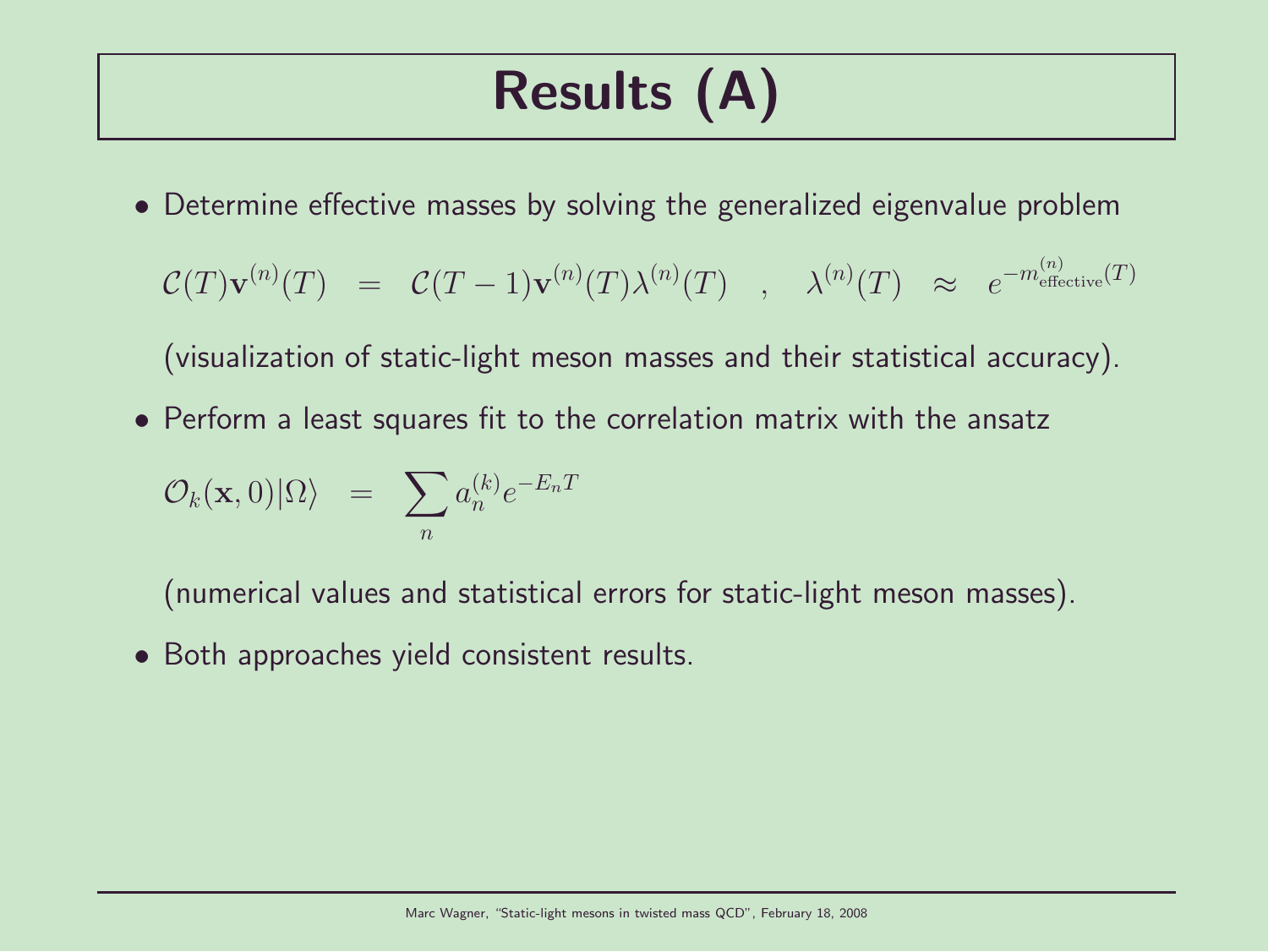# The static quark antiquark potential (A)

- Static quark antiquark potential  $V(R)$ :
	- The energy of the lowest state containing an infinitely heavy quark and an infinitely heavy antiquark, separated by a distance  $R$ .
	- Expectation:
		- $*$  Linear for intermediate separations  $(R < R_{\rm sh})$ .
		- ∗ Constant for large separations  $(R > R_{sb})$ .

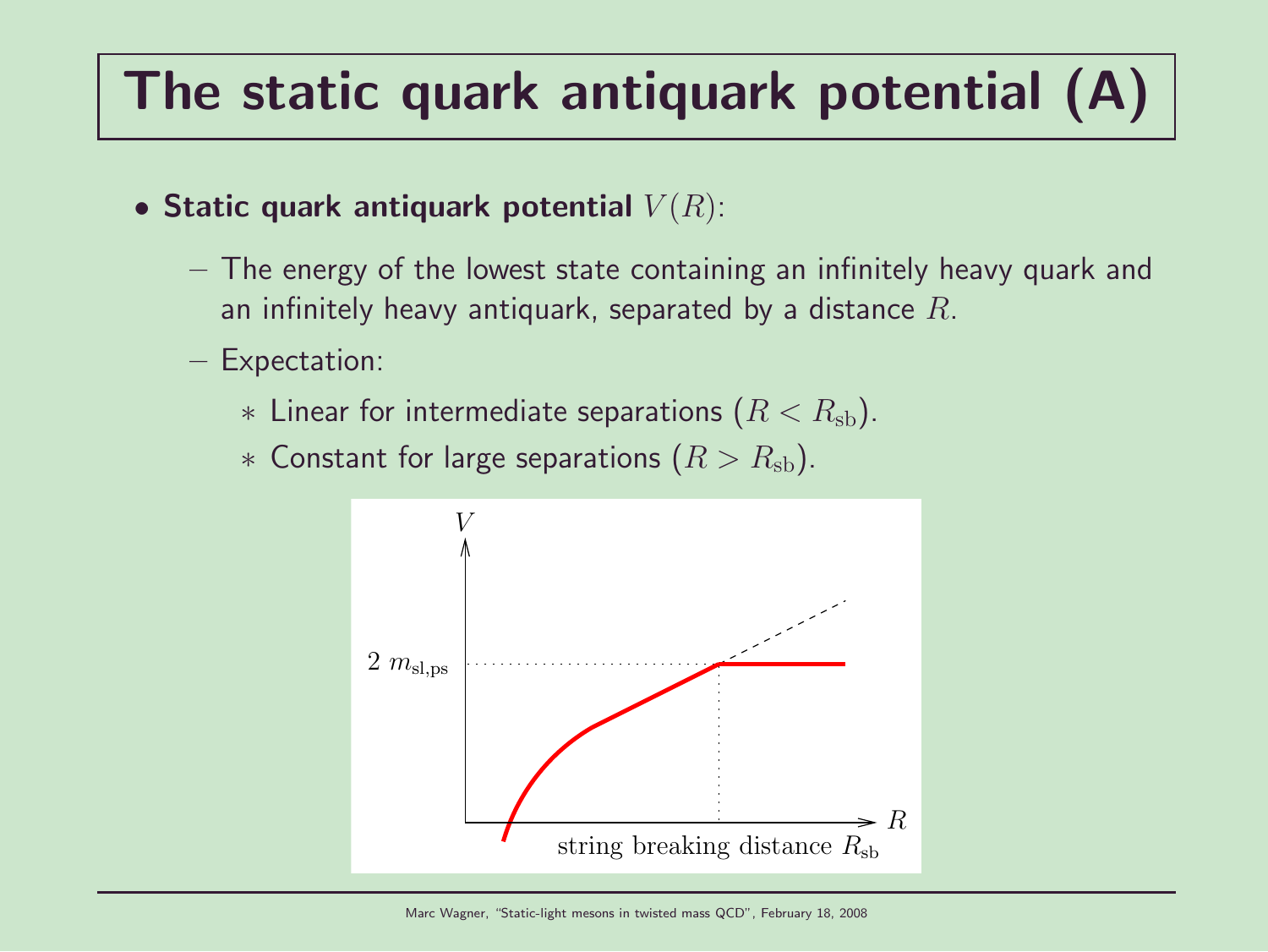# The static quark antiquark potential (B)

 $\bullet$  In principle  $V(R)$  can be computed via Wilson loops  $W_{(R,T)}$ :

$$
\langle \Omega | \left( \bar{Q}(\mathbf{x}, T) U(\mathbf{x}, T; \mathbf{y}, T) Q(\mathbf{y}, T) \right)^{\dagger} \bar{Q}(\mathbf{x}, 0) U(\mathbf{x}, 0; \mathbf{y}, 0) Q(\mathbf{y}, 0) | \Omega \rangle =
$$
  
\n
$$
= ... = # \langle W_{(R,T)} \rangle
$$
  
\n
$$
V(R) = -\frac{1}{a} \lim_{T \to \infty} \left( \ln \langle W_{(R,T)} \rangle - \ln \langle W_{(R,T-1)} \rangle \right).
$$

- In practice we have "moderate T separations" instead of  $T \to \infty$ :
	- Wilson loops work well for  $R < R_{\rm sh}$ .
	- Wilson loops fail for  $R > R_{\rm sh}$ , i.e. the potential is still linearly rising and there seems to be no string breaking.

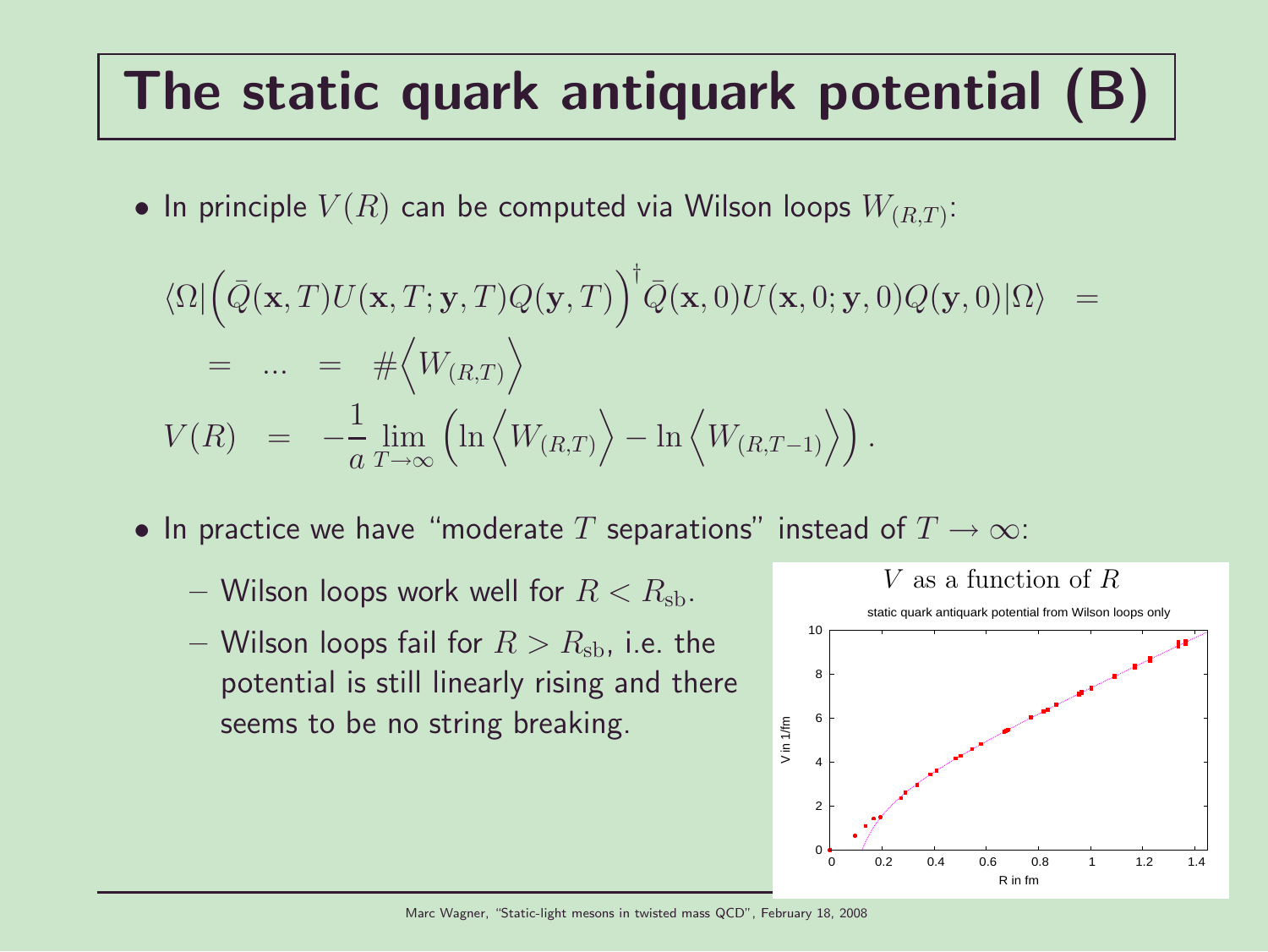# The static quark antiquark potential (C)

• Why do Wilson loops fail?

 $- Q(\mathbf{x}, 0)U(\mathbf{x}, 0; \mathbf{y}, 0)Q(\mathbf{y}, 0)|\Omega\rangle$  has poor overlap to the ground state state for  $R > R_{\rm sb}$  (a "two meson state").

- However, the pure Wilson loop potential can be used to cross check the mass of the lightest static-light meson (pseudoscalar):  $2 m<sub>sl,ps</sub> \approx V(R<sub>sb</sub>)$ .
- Expectation for the string breaking distance:  $R_{sb} \approx 1.13$  fm (in agreement with results from lattice computations and from phenomenological models).